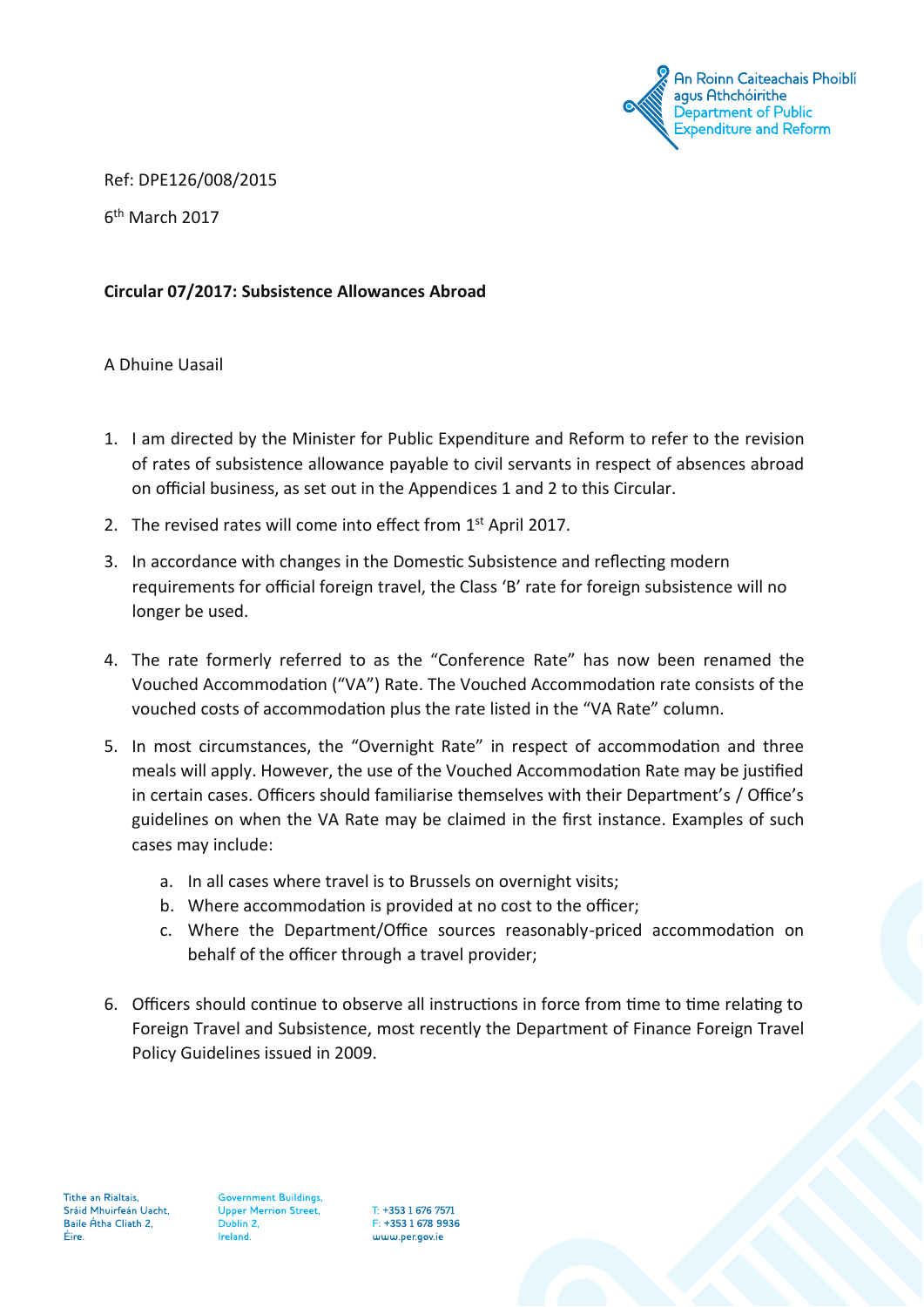- 7. Expenditure on travel and subsistence must continue to be strictly appraised and monitored. Officers who travel abroad should limit reimbursable expenditure to the minimum consistent with the requirements of the visit. Heads of Departments should continue to ensure that only essential travel is undertaken and that the number of officers on any official journey is kept to the absolute minimum.
- 8. This circular should be brought to the attention of all bodies under the aegis of your Department or Office and all officers in your Department or Office who are responsible for foreign travel.
- 9. **Enquiries from individual officers in respect of this circular or enquiries regarding rates applicable to locations which are not listed in the Appendices should be addressed to the HR Unit of the employing Department/Office in the first instance.** Any enquiries about the application of this Circular from Departments should be emailed to [Travel.Policy@per.gov.ie.](mailto:Travel.Policy@per.gov.ie) This Circular is also available on [www.circulars.gov.ie.](http://www.circulars.gov.ie/)

Mise le meas

Colin Menton Assistant Secretary

To/All Departments etc.

Attached:

- 1. Appendix 1: Short list of countries
- 2. Appendix 2: Long list of countries

(**Note –** Due to inconsistencies identified in certain rates, the Appendices were reissued on 24th March 2017 to incorporate some minor amendments.)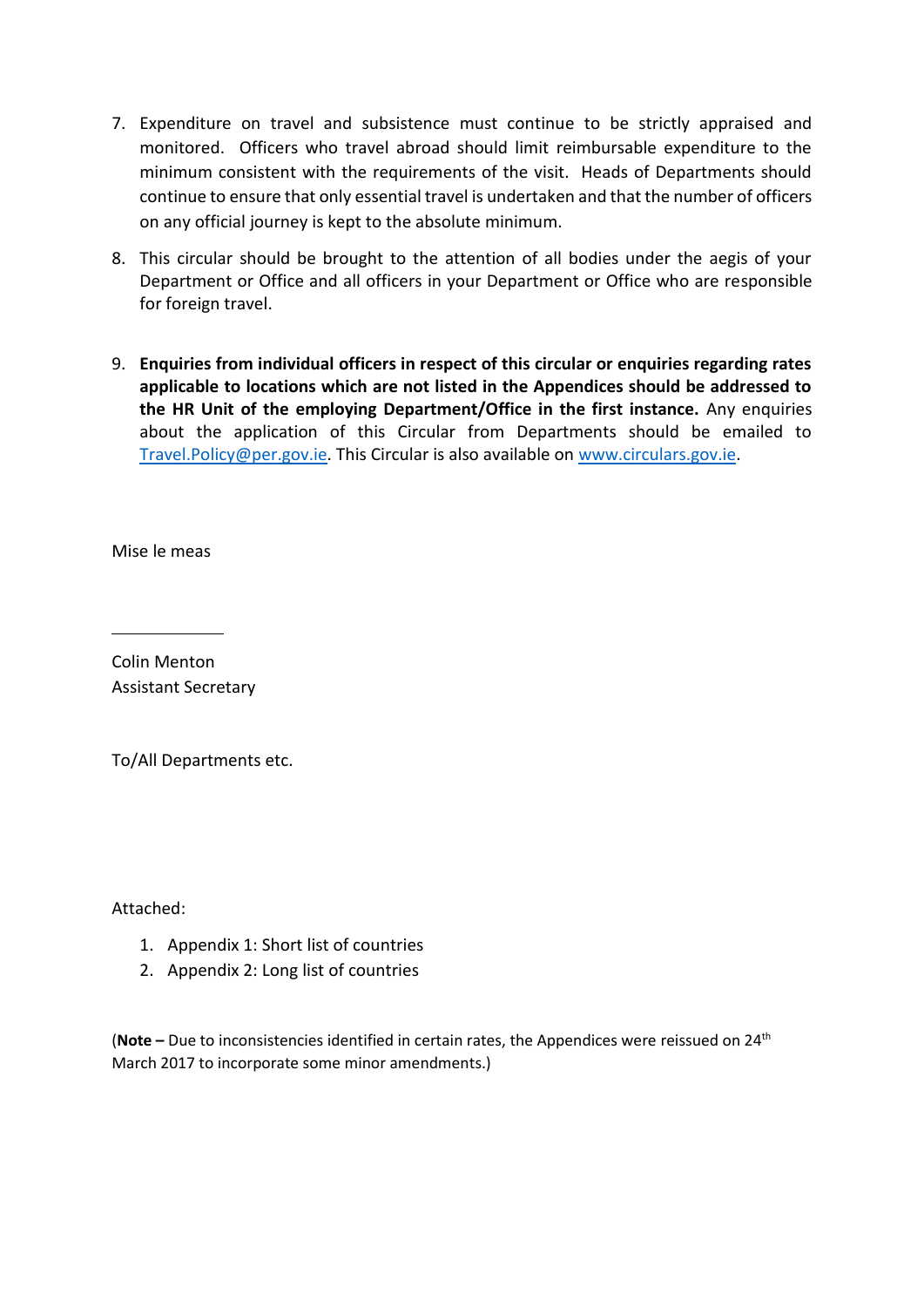# **Appendix 1 to Circular 07/2017: Subsistence Allowances Abroad (Short List)**

#### **Effective from 1st April 2017**

N.B. Officers travelling to destinations which are not included in this Appendix should confirm the appropriate subsistence rates with the Personnel Unit of their employing Department/Office prior to departure.

# These rates are applicable to all officers travelling abroad on official business

### Legend Key:

\* - Rates are available for other locations in these countries on request from Personnel Units

# - Actual cost = Vouched cost of accommodation & three meals plus €10 for incidental expenses.

^ - Brussels: Vouched cost of room plus the VA rate is applicable to all officers travelling to Brussels on overnight visits

(In general, the Vouched Accommodation (VA) rate should not be routinely claimed except in Brussels)

| <b>COUNTRY (Currency)</b>                     | <b>Overnight Rate</b>      |                  | <b>VA Rate</b>   | 10 Hour          | 5 Hour         |
|-----------------------------------------------|----------------------------|------------------|------------------|------------------|----------------|
|                                               |                            |                  |                  |                  |                |
| <b>AUSTRIA (Euro)</b>                         |                            |                  |                  |                  |                |
| Bregenz, Graz, Innsbruck                      |                            | 213.00           | 106.50           | 71.00            | 35.50          |
| Klagenfurt, Linz, Salzburg, Vienna            |                            | 213.00           | 106.50           | 71.00            | 35.50          |
| Elsewhere #                                   | Actual vouched costs + €10 |                  |                  |                  |                |
|                                               |                            |                  |                  |                  |                |
| <b>BELGIUM (Euro)</b>                         |                            |                  |                  |                  |                |
| Brussels ^                                    |                            |                  | 120.75           | 80.50            | 40.25          |
| Elsewhere                                     |                            | 193.20           | 96.60            | 64.40            | 32.20          |
|                                               |                            |                  |                  |                  |                |
| <b>BRITAIN &amp; NTH IRELAND (£ Sterling)</b> |                            |                  |                  |                  |                |
| London                                        |                            | 199.29           | 99.65            | 66.43            | 33.22          |
| Northern Ireland                              |                            | 118.70           | 59.35            | 39.57            | 19.78          |
| Elsewhere                                     |                            | 139.71           | 69.86            | 46.57            | 23.29          |
|                                               |                            |                  |                  |                  |                |
| <b>BULGARIA (Lev) *</b>                       |                            |                  |                  |                  |                |
| Sofia                                         | B&B of 154 euro plus       | 108.50           | 162.75           | 108.50           | 54.25          |
| CANADA (Canadian \$) *                        |                            |                  |                  |                  |                |
| Montreal                                      |                            |                  |                  |                  |                |
|                                               |                            | 380.00<br>368.50 | 190.00<br>184.25 | 126.67<br>122.83 | 63.33<br>61.42 |
| Ottawa                                        |                            |                  |                  |                  |                |
| Toronto                                       |                            | 332.50           | 166.25           | 110.83           | 55.42          |
| CHINA (Renminbi)*                             |                            |                  |                  |                  |                |
| Beijing AKA Peking                            |                            | 1,950.00         | 975.00           | 650.00           | 325.00         |
|                                               |                            |                  |                  |                  |                |
| <b>CROATIA (Kuna)*</b>                        |                            |                  |                  |                  |                |
| Zagreb                                        |                            | 1,461.50         | 730.75           | 487.17           | 243.58         |
|                                               |                            |                  |                  |                  |                |
| <b>CYPRUS (Euro) *</b>                        |                            |                  |                  |                  |                |
| Nicosia                                       |                            | 202.00           | 101.00           | 67.33            | 33.67          |
|                                               |                            |                  |                  |                  |                |
| <b>CZECH REPUBLIC (Korunas)</b>               |                            |                  |                  |                  |                |
| Prague                                        | B&B of 126 euro plus       | 1,296.50         | 1,944.75         | 1,296.50         | 648.25         |
| Elsewhere                                     | B&B of 94.50 euro plus     | 972.38           | 1,458.57         | 972.38           | 486.19         |
|                                               |                            |                  |                  |                  |                |
| <b>DENMARK (Krone)</b>                        |                            |                  |                  |                  |                |
| Copenhagen                                    |                            | 2,095.50         | 1,047.75         | 698.50           | 349.25         |
| Elsewhere                                     |                            | 2,095.50         | 1,047.75         | 698.50           | 349.25         |
|                                               |                            |                  |                  |                  |                |
| <b>ESTONIA (Euro) *</b>                       |                            |                  |                  |                  |                |
| Tallinn                                       |                            | 176.00           | 88.00            | 58.67            | 29.33          |
|                                               |                            |                  |                  |                  |                |
| <b>FINLAND (Euro)</b>                         |                            |                  |                  |                  |                |
| Helsinki                                      |                            | 228.50           | 114.25           | 76.17            | 38.08          |
| Elsewhere                                     | B&B plus                   | 82.00            | 123.00           | 82.00            | 41.00          |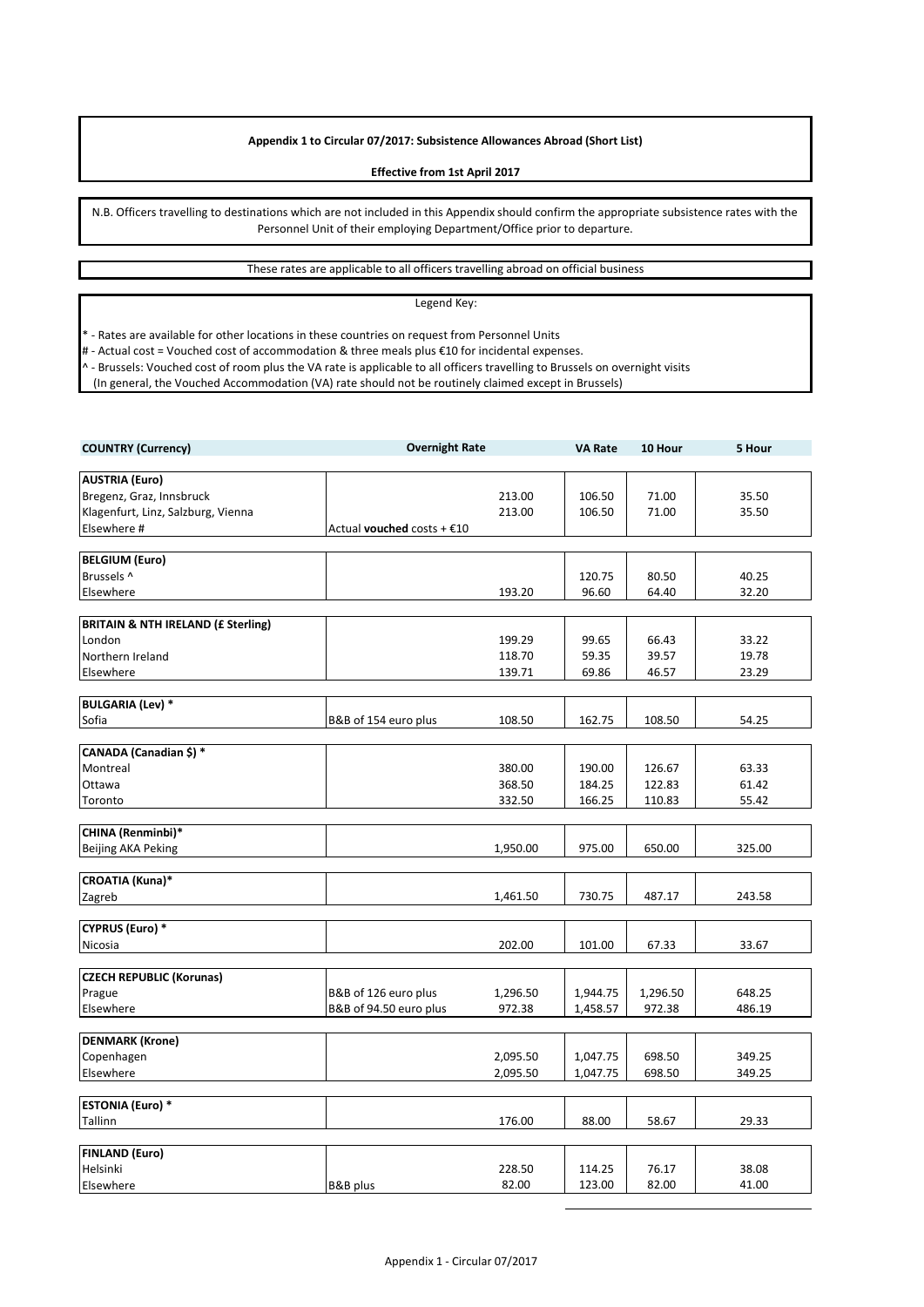| <b>COUNTRY (Currency)</b>                       | <b>Overnight Rate</b>        |           | <b>VA Rate</b> | 10 Hour   | 5 Hour   |
|-------------------------------------------------|------------------------------|-----------|----------------|-----------|----------|
| <b>FRANCE (Euro) *</b>                          |                              |           |                |           |          |
| Paris                                           |                              | 316.50    | 158.25         | 105.50    | 52.75    |
| Strasbourg                                      |                              | 188.50    | 94.25          | 62.83     | 31.42    |
| Elsewhere                                       | Room plus                    | 98.00     | 98.00          | 65.33     | 32.67    |
|                                                 |                              |           |                |           |          |
| <b>GERMANY (Euro)</b>                           |                              |           |                |           |          |
| <b>Berlin</b>                                   |                              | 239.50    | 119.75         | 79.83     | 39.92    |
| Dusseldorf                                      |                              | 176.50    | 88.25          | 58.83     | 29.42    |
| Munich                                          |                              | 226.50    | 113.25         | 75.50     | 37.75    |
| Elsewhere                                       |                              | 176.50    | 88.25          | 58.83     | 29.42    |
|                                                 |                              |           |                |           |          |
| <b>GREECE (Euro) *</b>                          |                              |           |                |           |          |
| Athens                                          |                              | 221.00    | 110.50         | 73.67     | 36.83    |
|                                                 |                              |           |                |           |          |
| <b>HUNGARY (Forints &amp; Euro) *</b>           |                              |           |                |           |          |
| <b>Budapest</b>                                 | B&B of 137 euro plus         | 16,001.00 | 24,001.50      | 16,001.00 | 8,000.50 |
|                                                 |                              |           |                |           |          |
| <b>ITALY (Euro)</b>                             |                              |           |                |           |          |
| Bologna, Florence, Genoa, Milan, Turin & Venice |                              | 326.50    | 163.25         | 108.83    | 54.42    |
| Naples & Rome                                   |                              | 260.00    | 130.00         | 86.67     | 43.33    |
| Elsewhere                                       |                              | 260.00    | 130.00         | 86.67     | 43.33    |
|                                                 |                              |           |                |           |          |
| JAPAN (Yen) *                                   |                              |           |                |           |          |
| Tokyo                                           |                              | 29,672.00 | 14,836.00      | 9,890.67  | 4,945.33 |
|                                                 |                              |           |                |           |          |
| Elsewhere                                       |                              | 26,704.80 | 13,352.40      | 8,901.60  | 4,450.80 |
| LATVIA (Euro) *                                 |                              |           |                |           |          |
|                                                 |                              |           |                |           |          |
| Riga                                            |                              | 175.00    | 87.50          | 58.33     | 29.17    |
|                                                 |                              |           |                |           |          |
| LITHUANIA (Euro) *                              |                              |           |                |           |          |
| Vilnius                                         | B&B of 93 euro plus          | 74.14     | 111.21         | 74.14     | 37.07    |
|                                                 |                              |           |                |           |          |
| LUXEMBOURG (Euro) *                             |                              |           |                |           |          |
| Luxembourg                                      |                              | 364.00    | 182.00         | 121.33    | 60.67    |
|                                                 |                              |           |                |           |          |
| MALTA (Euro)                                    |                              |           |                |           |          |
| Valletta, Elsewhere                             |                              | 190.50    | 95.25          | 63.50     | 31.75    |
|                                                 |                              |           |                |           |          |
| NETHERLANDS (Euro)                              |                              |           |                |           |          |
| Amsterdam                                       |                              | 222.00    | 111.00         | 74.00     | 37.00    |
| The Hague                                       |                              | 281.00    | 140.50         | 93.67     | 46.83    |
| Elsewhere                                       | Room plus                    | 224.80    | 112.40         | 74.93     | 37.47    |
|                                                 |                              |           |                |           |          |
| <b>NORWAY</b> (Kroner) *                        |                              |           |                |           |          |
| Oslo                                            |                              | 2,040.50  | 1,020.25       | 680.17    | 340.08   |
|                                                 |                              |           |                |           |          |
| POLAND (Zlotys & Euro)                          |                              |           |                |           |          |
| All Locations                                   | B&B of 115 euro plus         | 393.00    | 589.50         | 393.00    | 196.50   |
|                                                 |                              |           |                |           |          |
| <b>PORTUGAL (Euro) *</b>                        |                              |           |                |           |          |
| Lisbon                                          |                              | 181.00    | 90.50          | 60.33     | 30.17    |
| Oporto                                          |                              | 223.00    | 111.50         | 74.33     | 37.17    |
| Elsewhere #                                     | Actual vouched costs + €10   |           |                |           |          |
|                                                 |                              |           |                |           |          |
| <b>ROMANIA (Ron &amp; Euro)</b>                 |                              |           |                |           |          |
| <b>Bucharest</b>                                | B&B of 147 euro plus         | 243.00    | 364.50         | 243.00    | 121.50   |
| Elsewhere                                       | B&B plus                     | 182.25    | 273.38         | 182.25    | 91.13    |
|                                                 |                              |           |                |           |          |
| <b>SLOVAKIA (Euro) *</b>                        |                              |           |                |           |          |
| <b>Bratislava</b>                               |                              | 164.00    | 82.00          | 54.67     | 27.33    |
| Elsewhere #                                     | Actual vouched costs + $£10$ |           |                |           |          |
|                                                 |                              |           |                |           |          |
| <b>SLOVENIA (Euro)</b>                          |                              |           |                |           |          |
| Ljubljana                                       |                              | 214.00    | 107.00         | 71.33     | 35.67    |
| Elsewhere #                                     | Actual vouched costs + $£10$ |           |                |           |          |
|                                                 |                              |           |                |           |          |
| <b>SPAIN (Euro)</b>                             |                              |           |                |           |          |
| Barcelona                                       |                              | 277.50    | 138.75         | 92.50     | 46.25    |
| Madrid                                          |                              | 287.00    | 143.50         | 95.67     | 47.83    |
| Elsewhere                                       |                              | 243.95    | 121.98         | 81.32     | 40.66    |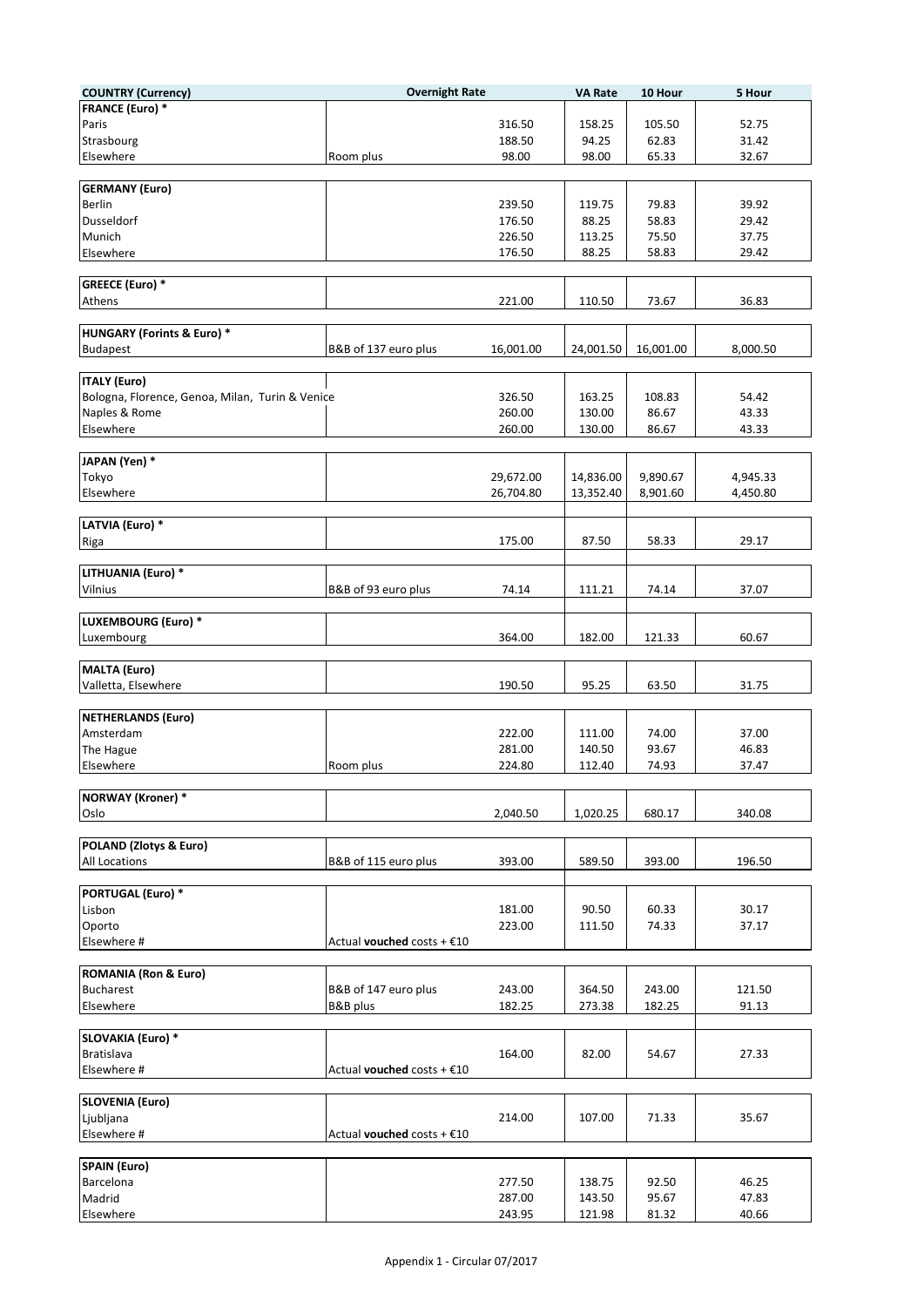| <b>COUNTRY (Currency)</b>      | <b>Overnight Rate</b>               | <b>VA Rate</b> | 10 Hour | 5 Hour |
|--------------------------------|-------------------------------------|----------------|---------|--------|
|                                |                                     |                |         |        |
| <b>SWEDEN (Sek)</b>            |                                     |                |         |        |
| Stockholm                      | 2,857.00                            | 1,428.50       | 952.33  | 476.17 |
| Elsewhere #                    | Actual vouched costs + $£10$        |                |         |        |
|                                |                                     |                |         |        |
| <b>SWITZERLAND (Sw Francs)</b> |                                     |                |         |        |
| Geneva                         | 363.00                              | 181.50         | 121.00  | 60.50  |
| Elsewhere #                    | Actual <b>vouched</b> costs + $E10$ |                |         |        |
|                                |                                     |                |         |        |
| USA (Dollars) *                |                                     |                |         |        |
| <b>Boston</b>                  | 336.50                              | 168.25         | 112.17  | 56.08  |
| Chicago                        | 310.50                              | 155.25         | 103.50  | 51.75  |
| <b>New York</b>                | 318.50                              | 159.25         | 106.17  | 53.08  |
| San Francisco                  | 290.00                              | 145.00         | 96.67   | 48.33  |
| <b>Washington DC</b>           | 268.50                              | 134.25         | 89.50   | 44.75  |

**(Note:** these rates were recirculated on 24th March 2017 to incorporate some minor amendments to certain rates)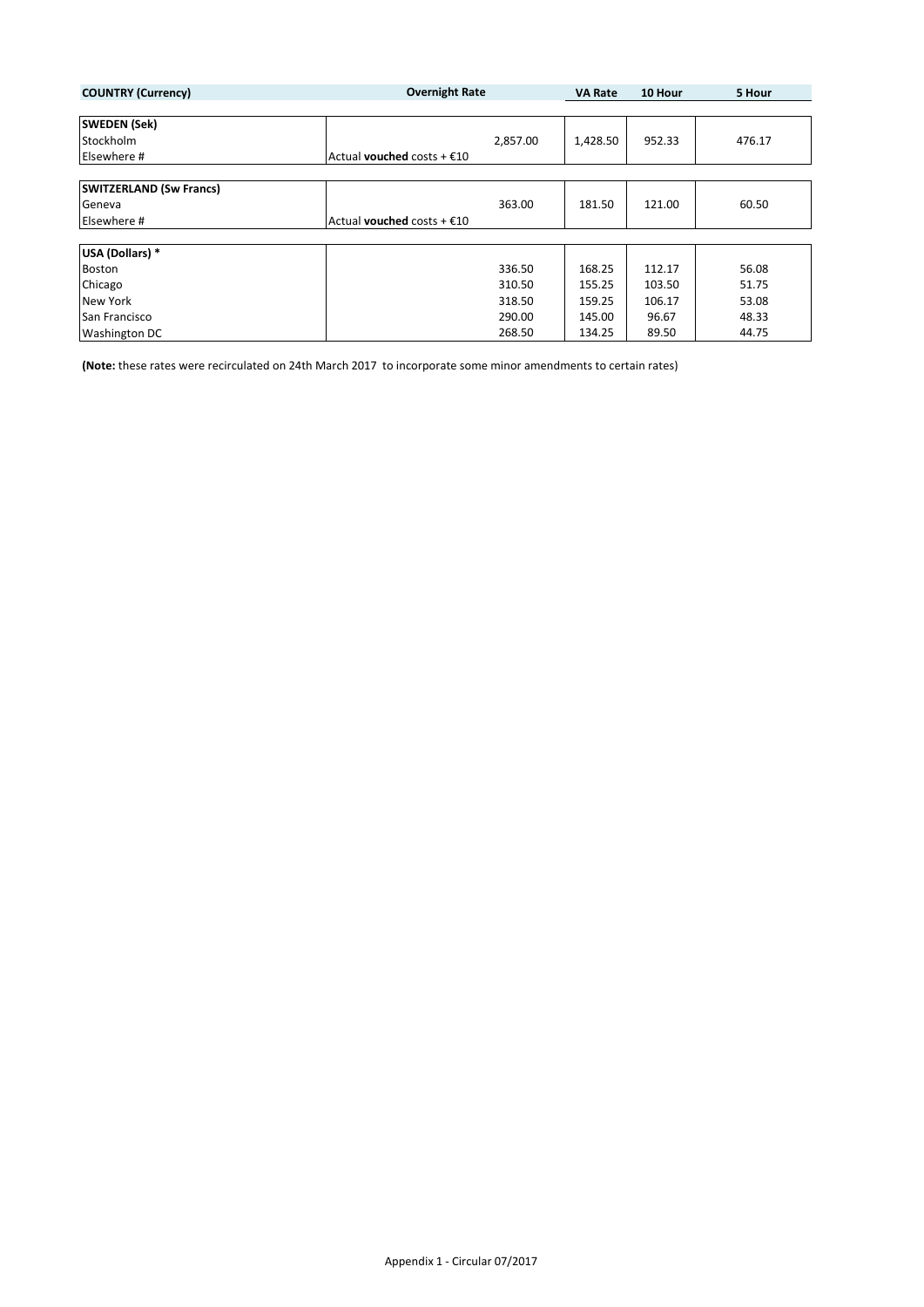| Country                      | City                                 | Currency               | <b>CODE</b> |         |             | Overnight |      |            | VA Rate^                 | 10 Hour   | 5 Hour    |
|------------------------------|--------------------------------------|------------------------|-------------|---------|-------------|-----------|------|------------|--------------------------|-----------|-----------|
|                              |                                      |                        |             |         |             |           |      |            | $^{\wedge}$ (see note 2) |           |           |
| <b>AFGHANISTAN</b>           | Kabul                                | US\$                   | <b>USD</b>  |         |             |           |      | 125.50     | 62.75                    | 41.83     | 20.92     |
| <b>AFGHANISTAN</b>           | Elsewhere * (*see Note 1 below)      | US\$                   | <b>USD</b>  |         |             |           |      |            |                          |           |           |
| <b>ALBANIA</b>               | Tirana                               | Lek                    | ALL         | B&B of  | 120.50      | euro      | plus | 8,919.00   | 13,378.50                | 8,919.00  | 4,459.50  |
| <b>ALBANIA</b>               | Elsewhere *                          | Lek                    | ALL         |         |             |           |      |            |                          |           |           |
| <b>ALGERIA</b>               | Algiers                              | <b>Algerian Dinars</b> | <b>DZD</b>  |         |             |           |      | 33,356.50  | 16,678.25                | 11,118.83 | 5,559.42  |
| <b>ALGERIA</b>               | Elsewhere * (includes Annaba & Oran) | <b>Algerian Dinars</b> | <b>DZD</b>  |         |             |           |      |            |                          |           |           |
| <b>ANDORRA - See Spain</b>   |                                      |                        |             |         |             |           |      |            |                          |           |           |
| <b>ANGOLA</b>                | Luanda                               | Angolan Kwanza         | AOA         | B&B of  | 417.00 US\$ |           | plus | 18,761.50  | 28,142.25                | 18,761.50 | 9,380.75  |
| <b>ANGOLA</b>                | Elsewhere                            | Angolan Kwanza         | <b>AOA</b>  | B&B of  | 417.00 US\$ |           | plus | 18,761.50  | 28,142.25                | 18,761.50 | 9,380.75  |
| <b>ANGUILLA</b>              | Anguilla                             | US\$                   | <b>USD</b>  |         |             |           |      | 386.00     | 193.00                   | 128.67    | 64.33     |
| <b>ANGUILLA</b>              | Elsewhere *                          | US\$                   | <b>USD</b>  |         |             |           |      |            |                          |           |           |
| <b>ANTIGUA &amp; BARBUDA</b> | St. Johns                            | EC\$                   | <b>XCD</b>  | Room of | 200.00      | US\$      | plus | 392.50     | 392.50                   | 261.67    | 130.83    |
| <b>ANTIGUA &amp; BARBUDA</b> | Elsewhere *                          | EC\$                   | <b>XCD</b>  |         |             |           |      |            |                          |           |           |
| <b>ARGENTINA</b>             | <b>Buenos Aires</b>                  | <b>Argentine Pesos</b> | ARS         | B&B of  | 215.50      | US\$      | plus | 391.00     | 586.50                   | 391.00    | 195.50    |
| <b>ARGENTINA</b>             | Elsewhere *                          | <b>Argentine Pesos</b> | ARS         |         |             |           |      |            |                          |           |           |
| <b>ARMENIA</b>               | Yerevan                              | Dram                   | AMD         |         |             |           |      | 105,875.50 | 52,937.75                | 35,291.83 | 17,645.92 |
| <b>ARMENIA</b>               | Elsewhere *                          | Dram                   | AMD         |         |             |           |      |            |                          |           |           |
| <b>ASCENSION ISLAND</b>      | Ascension Island *                   | Sterling               | GBP         |         |             |           |      |            |                          |           |           |
| <b>ASCENSION ISLAND</b>      | Elsewhere *                          | Sterling               | GBP         |         |             |           |      |            |                          |           |           |
| <b>AUSTRALIA</b>             | Adelaide                             | Australian \$          | <b>AUD</b>  |         |             |           |      | 438.50     | 219.25                   | 146.17    | 73.08     |
| <b>AUSTRALIA</b>             | <b>Brisbane</b>                      | Australian \$          | <b>AUD</b>  |         |             |           |      | 447.50     | 223.75                   | 149.17    | 74.58     |
| <b>AUSTRALIA</b>             | Canberra                             | Australian \$          | <b>AUD</b>  |         |             |           |      | 403.00     | 201.50                   | 134.33    | 67.17     |
| <b>AUSTRALIA</b>             | Darwin                               | Australian \$          | <b>AUD</b>  |         |             |           |      | 387.50     | 193.75                   | 129.17    | 64.58     |
| <b>AUSTRALIA</b>             | Hobart                               | Australian \$          | <b>AUD</b>  |         |             |           |      | 423.00     | 211.50                   | 141.00    | 70.50     |
| <b>AUSTRALIA</b>             | Melbourne                            | Australian \$          | <b>AUD</b>  |         |             |           |      | 499.00     | 249.50                   | 166.33    | 83.17     |
| <b>AUSTRALIA</b>             | Perth                                | Australian \$          | <b>AUD</b>  |         |             |           |      | 436.00     | 218.00                   | 145.33    | 72.67     |
| <b>AUSTRALIA</b>             | Sydney                               | Australian \$          | <b>AUD</b>  |         |             |           |      | 422.00     | 211.00                   | 140.67    | 70.33     |
| <b>AUSTRALIA</b>             | Elsewhere *                          | Australian \$          | <b>AUD</b>  |         |             |           |      |            |                          |           |           |
| <b>AUSTRIA</b>               | Bregenz, Graz, Innsbruck             | Euro                   | <b>EUR</b>  |         |             |           |      | 213.00     | 106.50                   | 71.00     | 35.50     |
| <b>AUSTRIA</b>               | Klagenfurt, Linz, Salzburg, Vienna   | Euro                   | <b>EUR</b>  |         |             |           |      | 213.00     | 106.50                   | 71.00     | 35.50     |
| <b>AUSTRIA</b>               | Elsewhere *                          | Euro                   | <b>EUR</b>  |         |             |           |      |            |                          |           |           |
| <b>AZERBAIJHAN</b>           | Baku                                 | Manats                 | <b>AZN</b>  |         |             |           |      | 280.50     | 140.25                   | 93.50     | 46.75     |
| <b>AZERBAIJHAN</b>           | Elsewhere *                          | Manats                 | <b>AZN</b>  |         |             |           |      |            |                          |           |           |
| <b>BAHAMAS</b>               | Nassau*                              | US\$                   | <b>USD</b>  |         |             |           |      |            |                          |           |           |
| <b>BAHAMAS</b>               | Elsewhere *                          | US\$                   | <b>USD</b>  |         |             |           |      |            |                          |           |           |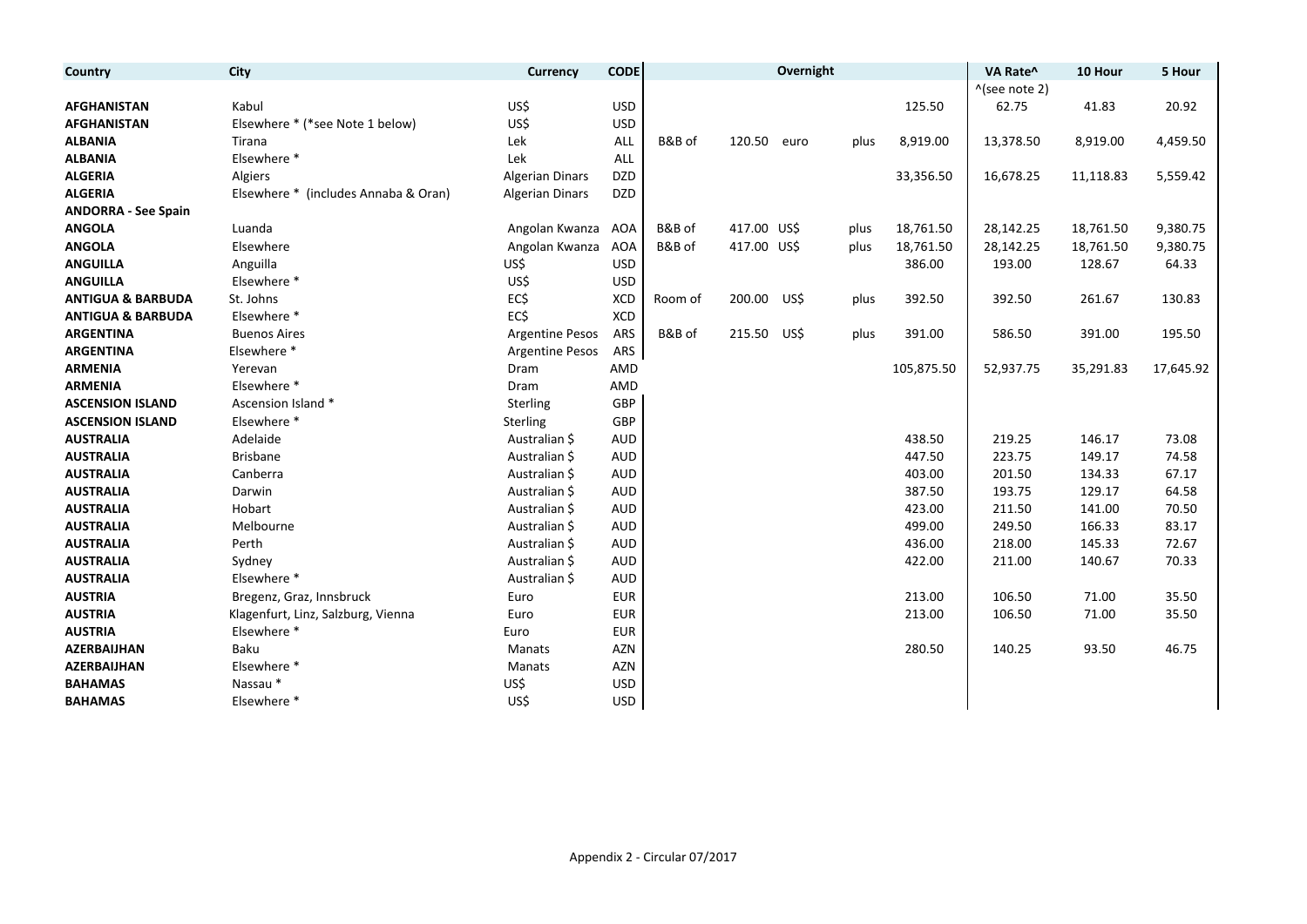| Country                          | City               | <b>Currency</b>   | <b>CODE</b> |                |              | Overnight |      |          | VA Rate^ | 10 Hour  | 5 Hour   |
|----------------------------------|--------------------|-------------------|-------------|----------------|--------------|-----------|------|----------|----------|----------|----------|
| <b>BAHRAIN</b>                   | Bahrain            | <b>Ba Dinars</b>  | <b>BHD</b>  |                |              |           |      | 172.00   | 86.00    | 57.33    | 28.67    |
| <b>BAHRAIN</b>                   | Elsewhere *        | <b>Ba Dinars</b>  | <b>BHD</b>  |                |              |           |      |          |          |          |          |
| <b>BANGLADESH</b>                | Chittagong *       | Taka              | <b>BDT</b>  |                |              |           |      |          |          |          |          |
| <b>BANGLADESH</b>                | Dhaka              | Taka              | <b>BDT</b>  | B&B of         | 139.00 US\$  |           | plus | 3,753.50 | 5,630.25 | 3,753.50 | 1,876.75 |
| <b>BANGLADESH</b>                | Elsewhere *        | Taka              | <b>BDT</b>  |                |              |           |      |          |          |          |          |
| <b>BARBADOS</b>                  | Bridgetown         | Barbados \$       | <b>BBD</b>  | B&B of         | 170.50 US\$  |           | plus | 199.50   | 299.25   | 199.50   | 99.75    |
| <b>BARBADOS</b>                  | Elsewhere *        | Barbados \$       | <b>BBD</b>  |                |              |           |      |          |          |          |          |
| <b>BELARUS</b>                   | Minsk              | US\$              | <b>USD</b>  |                |              |           |      | 240.00   | 120.00   | 80.00    | 40.00    |
| <b>BELARUS</b>                   | Elsewhere *        | US\$              | <b>USD</b>  |                |              |           |      |          |          |          |          |
| <b>BELGIUM</b>                   | <b>Brussels</b>    | Euro              | <b>EUR</b>  |                | (See Note 2) |           |      |          | 120.75   | 80.50    | 40.25    |
| <b>BELGIUM</b>                   | Elsewhere          | Euro              | <b>EUR</b>  |                |              |           |      | 193.20   | 96.60    | 64.40    | 32.20    |
| <b>BELIZE</b>                    | <b>Belize City</b> | Belize \$         | <b>BZD</b>  | Room of        | 141.00 US\$  |           | plus | 167.00   | 167.00   | 111.33   | 55.67    |
| <b>BELIZE</b>                    | Belmopan           | Belize \$         | <b>BZD</b>  |                |              |           |      | 235.50   | 117.75   | 78.50    | 39.25    |
| <b>BELIZE</b>                    | Elsewhere *        | Belize \$         | <b>BZD</b>  |                |              |           |      |          |          |          |          |
| <b>BENIN</b>                     | Contonou *         | <b>CFA Francs</b> | <b>XOF</b>  |                |              |           |      |          |          |          |          |
| <b>BENIN</b>                     | Elsewhere *        | <b>CFA Francs</b> | XOF         |                |              |           |      |          |          |          |          |
| <b>BERMUDA</b>                   | Hamilton           | Bermuda \$        | <b>BMD</b>  |                |              |           |      | 478.00   | 239.00   | 159.33   | 79.67    |
| <b>BERMUDA</b>                   | Elsewhere *        | Bermuda \$        | <b>BMD</b>  |                |              |           |      |          |          |          |          |
| <b>BOLIVIA</b>                   | Cochabamba         | Boliviano         | <b>BOB</b>  | B&B of         | 56.00 US\$   |           | plus | 272.50   | 408.75   | 272.50   | 136.25   |
| <b>BOLIVIA</b>                   | La Paz             | Boliviano         | <b>BOB</b>  |                |              |           |      | 1,244.00 | 622.00   | 414.67   | 207.33   |
| <b>BOLIVIA</b>                   | Santa Cruz         | US\$              | <b>USD</b>  |                |              |           |      | 147.50   | 73.75    | 49.17    | 24.58    |
| <b>BOLIVIA</b>                   | Elsewhere          | Boliviano         | <b>BOB</b>  |                |              |           |      | 808.60   | 404.30   | 269.53   | 134.77   |
| <b>BOSNIA-HERZGOVENA</b>         | Sarajevo           | Marka             | <b>BAM</b>  |                |              |           |      | 252.50   | 126.25   | 84.17    | 42.08    |
| <b>BOSNIA-HERZGOVENA</b>         | Banja Luka *       | Marka             | <b>BAM</b>  |                |              |           |      |          |          |          |          |
| <b>BOSNIA-HERZGOVENA</b>         | Elsewhere *        | Marka             | <b>BAM</b>  | <b>B&amp;B</b> |              |           | plus | 63.00    | 94.50    | 63.00    | 31.50    |
| <b>BOTSWANA</b>                  | Francistown*       | Pula              | <b>BWP</b>  |                |              |           |      |          |          |          |          |
| <b>BOTSWANA</b>                  | Gaberone           | Pula              | <b>BWP</b>  |                |              |           |      | 1,424.50 | 712.25   | 474.83   | 237.42   |
| <b>BOTSWANA</b>                  | Elsewhere *        | Pula              | <b>BWP</b>  |                |              |           |      |          |          |          |          |
| <b>BRAZIL</b>                    | <b>Brasilia</b>    | Real \$           | <b>BRL</b>  |                |              |           |      | 620.00   | 310.00   | 206.67   | 103.33   |
| <b>BRAZIL</b>                    | Rio de Janeiro     | Real \$           | <b>BRL</b>  |                |              |           |      | 870.00   | 435.00   | 290.00   | 145.00   |
| <b>BRAZIL</b>                    | Sao Paulo          | Real \$           | <b>BRL</b>  |                |              |           |      | 753.50   | 376.75   | 251.17   | 125.58   |
| <b>BRAZIL</b>                    | Elsewhere *        | Real \$           | <b>BRL</b>  |                |              |           |      |          |          |          |          |
| <b>BRITAIN &amp; NTH IRELAND</b> | London             | Sterling          | GBP         |                |              |           |      | 199.29   | 99.65    | 66.43    | 33.22    |
| <b>BRITAIN &amp; NTH IRELAND</b> | Nothern Ireland    | Sterling          | GBP         |                |              |           |      | 118.70   | 59.35    | 39.57    | 19.78    |
| <b>BRITAIN &amp; NTH IRELAND</b> | Elsewhere          | Sterling          | GBP         |                |              |           |      | 139.71   | 69.86    | 46.57    | 23.29    |
| <b>BRITISH VIRGIN ISLANDS</b>    | Tortola            | US\$              | <b>USD</b>  |                |              |           |      | 262.00   | 131.00   | 87.33    | 43.67    |
| <b>BRITISH VIRGIN ISLANDS</b>    | Elsewhere *        | US\$              | <b>USD</b>  |                |              |           |      |          |          |          |          |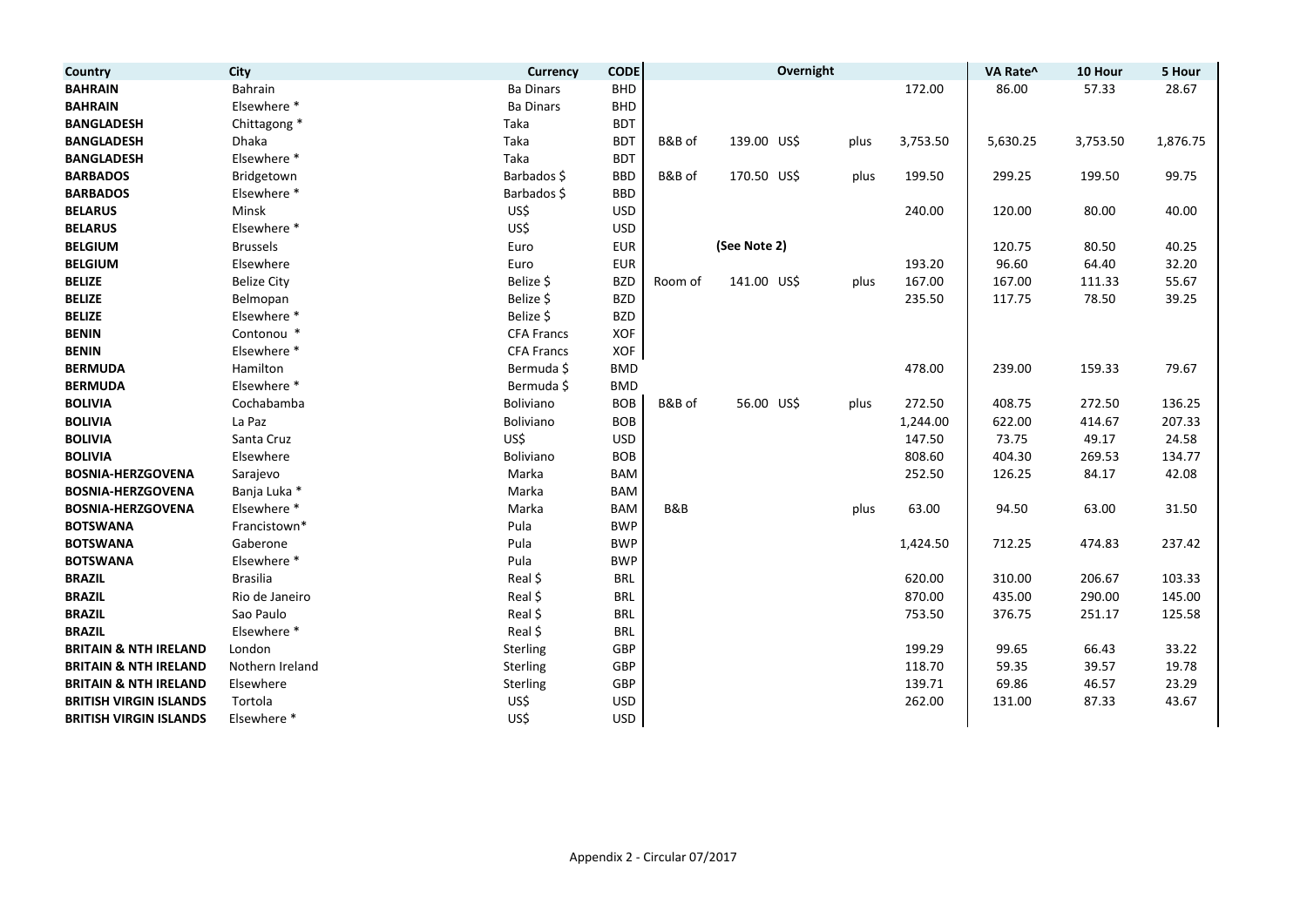| Country                          | City                                | <b>Currency</b>      | <b>CODE</b> |        |                          | Overnight |      |            | VA Rate^   | 10 Hour   | 5 Hour    |
|----------------------------------|-------------------------------------|----------------------|-------------|--------|--------------------------|-----------|------|------------|------------|-----------|-----------|
| <b>BRUNEI</b>                    | Bandar Seri Begawan                 | Brunei \$            | <b>BND</b>  |        |                          |           |      | 337.50     | 168.75     | 112.50    | 56.25     |
| <b>BRUNEI</b>                    | Elsewhere *                         | Brunei \$            | <b>BND</b>  |        |                          |           |      |            |            |           |           |
| <b>BULGARIA</b>                  | Sofia                               | Lev                  | <b>BGN</b>  | B&B of | 154.00 euro              |           | plus | 108.50     | 162.75     | 108.50    | 54.25     |
| <b>BULGARIA</b>                  | Varna *                             | Lev                  | <b>BGN</b>  |        |                          |           |      |            |            |           |           |
| <b>BULGARIA</b>                  | Elsewhere *                         | Lev                  | <b>BGN</b>  | Room   |                          |           | plus | 63.50      | 63.50      | 42.33     | 21.17     |
| <b>BURKINO FASO</b>              | Elsewhere *                         | <b>CFA Francs</b>    | <b>XOF</b>  |        | (Previously Upper Volta) |           |      |            |            |           |           |
| <b>BURKINO FASO</b>              | Ouagadougou *                       | <b>CFA Francs</b>    | XOF         |        | (Previously Upper Volta) |           |      |            |            |           |           |
| <b>BURMA (See under Myanmar)</b> |                                     |                      |             |        |                          |           |      |            |            |           |           |
| <b>BURUNDI</b>                   | Bujumbura                           | <b>Burundi Franc</b> | <b>BIF</b>  | B&B of | 111.50                   | US\$      | plus | 80,502.00  | 120,753.00 | 80,502.00 | 40,251.00 |
| <b>BURUNDI</b>                   | Elsewhere *                         | US\$                 | <b>USD</b>  |        |                          |           |      |            |            |           |           |
| <b>CAICOS ISLANDS</b>            | Caicos Islands *                    | US\$                 | <b>USD</b>  |        |                          |           |      |            |            |           |           |
| <b>CAICOS ISLANDS</b>            | Elsewhere *                         | US\$                 | <b>USD</b>  |        |                          |           |      |            |            |           |           |
| <b>CAMBODIA</b>                  | Phnom Penh                          | US\$                 | <b>USD</b>  |        |                          |           |      | 189.00     | 94.50      | 63.00     | 31.50     |
| <b>CAMBODIA</b>                  | Elsewhere *                         | US\$                 | <b>USD</b>  |        |                          |           |      |            |            |           |           |
| <b>CAMEROON</b>                  | Douala                              | <b>CFA Francs</b>    | XAF         |        |                          |           |      | 158,676.50 | 79,338.25  | 52,892.17 | 26,446.08 |
| <b>CAMEROON</b>                  | Yaounde                             | <b>CFA Francs</b>    | XAF         |        |                          |           |      | 157,028.50 | 78,514.25  | 52,342.83 | 26,171.42 |
| <b>CAMEROON</b>                  | Elsewhere *                         | <b>CFA Francs</b>    | XAF         |        |                          |           |      |            |            |           |           |
| <b>CANADA</b>                    | Calgary, Alberta                    | Canadian \$          | CAD         |        |                          |           |      | 335.50     | 167.75     | 111.83    | 55.92     |
| <b>CANADA</b>                    | Edmonton, Alberta                   | Canadian \$          | CAD         |        |                          |           |      | 232.00     | 116.00     | 77.33     | 38.67     |
| <b>CANADA</b>                    | Halifax, Nova Scotia                | Canadian \$          | CAD         |        |                          |           |      | 298.50     | 149.25     | 99.50     | 49.75     |
| <b>CANADA</b>                    | Montreal                            | Canadian \$          | CAD         |        |                          |           |      | 380.00     | 190.00     | 126.67    | 63.33     |
| <b>CANADA</b>                    | Ottawa - Ontario Province           | Canadian \$          | CAD         |        |                          |           |      | 368.50     | 184.25     | 122.83    | 61.42     |
| <b>CANADA</b>                    | Quebec City                         | Canadian \$          | CAD         |        |                          |           |      | 419.00     | 209.50     | 139.67    | 69.83     |
| <b>CANADA</b>                    | Regina - Saskatchewan Province      | Canadian \$          | CAD         |        |                          |           |      | 266.50     | 133.25     | 88.83     | 44.42     |
| <b>CANADA</b>                    | St. Johns, New Foundland            | Canadian \$          | CAD         |        |                          |           |      | 335.00     | 167.50     | 111.67    | 55.83     |
| <b>CANADA</b>                    | Toronto                             | Canadian \$          | CAD         |        |                          |           |      | 332.50     | 166.25     | 110.83    | 55.42     |
| <b>CANADA</b>                    | Vancouver                           | Canadian \$          | CAD         |        |                          |           |      | 338.50     | 169.25     | 112.83    | 56.42     |
| <b>CANADA</b>                    | Victoria, British Columbia          | Canadian \$          | CAD         |        |                          |           |      | 321.50     | 160.75     | 107.17    | 53.58     |
| <b>CANADA</b>                    | Yellowknife, North West Territories | Canadian \$          | CAD         |        |                          |           |      | 257.00     | 128.50     | 85.67     | 42.83     |
| <b>CANADA</b>                    | Elsewhere                           | Canadian \$          | CAD         |        |                          |           |      | 342.00     | 171.00     | 114.00    | 57.00     |
| <b>CAPE VERDE</b>                | Praia*                              | <b>CV Escudos</b>    | CVE         |        |                          |           |      |            |            |           |           |
| <b>CAPE VERDE</b>                | Elsewhere*                          | <b>CV Escudos</b>    | <b>CVE</b>  |        |                          |           |      |            |            |           |           |
| <b>CAYMAN ISLANDS</b>            | <b>Grand Cayman</b>                 | Cayman \$            | <b>KYD</b>  | Room   | 211.00                   | \$US      | plus | 118.50     | 118.50     | 79.00     | 39.50     |
| <b>CAYMAN ISLANDS</b>            | Elsewhere *                         | Cayman \$            | <b>KYD</b>  |        |                          |           |      |            |            |           |           |
| <b>CENTRAL AFRICAN REP.</b>      | Bangui                              | <b>CFA Francs</b>    | XAF         |        |                          |           |      | 60,000.00  | 30,000.00  | 20,000.00 | 10,000.00 |
| <b>CENTRAL AFRICAN REP.</b>      | Elsewhere *                         | <b>CFA Francs</b>    | XAF         |        |                          |           |      |            |            |           |           |
| <b>CHAD</b>                      | Ndjamina *                          | <b>CFA Francs</b>    | XAF         |        |                          |           |      |            |            |           |           |
| <b>CHAD</b>                      | Elsewhere *                         | <b>CFA Francs</b>    | XAF         |        |                          |           |      |            |            |           |           |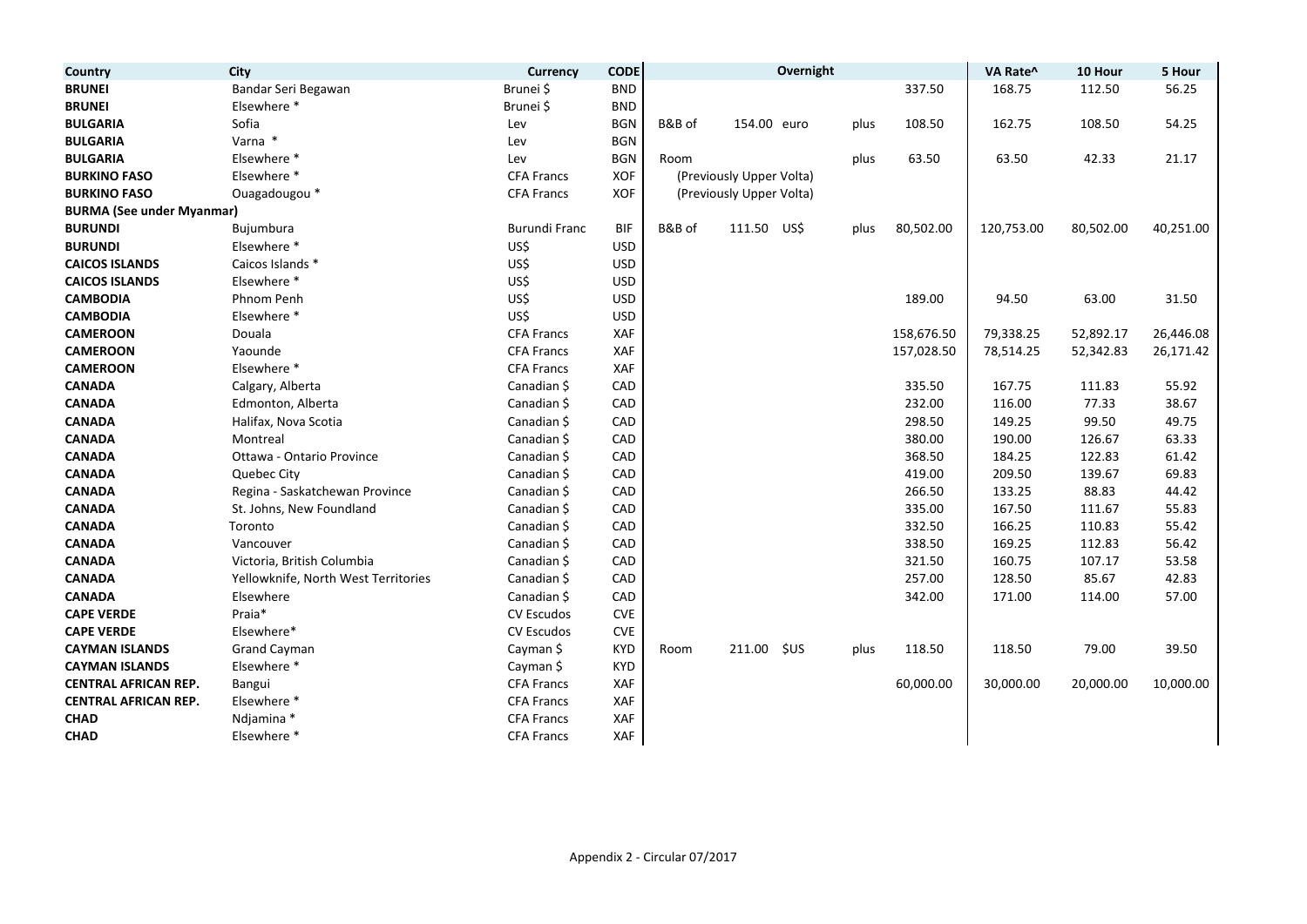| Country                   | <b>City</b>          | Currency               | <b>CODE</b>                      |        |             | Overnight |      |            | VA Rate^   | 10 Hour    | 5 Hour    |
|---------------------------|----------------------|------------------------|----------------------------------|--------|-------------|-----------|------|------------|------------|------------|-----------|
| <b>CHILE</b>              | Santiago             | C Pesos                | <b>CLP</b>                       | B&B of | 156.00      | US\$      | plus | 45,497.00  | 68,245.50  | 45,497.00  | 22,748.50 |
| <b>CHILE</b>              | Elsewhere            | C Pesos                | <b>CLP</b>                       | B&B of | 156.00      | US\$      | plus | 45,497.00  | 68,245.50  | 45,497.00  | 22,748.50 |
| <b>CHINA</b>              | Beijing (aka Peking) | Renminbi               | <b>CNY</b>                       |        |             |           |      | 1,950.00   | 975.00     | 650.00     | 325.00    |
| <b>CHINA</b>              | Chongqing            | Renminbi               | <b>CNY</b>                       |        |             |           |      | 1,188.00   | 594.00     | 396.00     | 198.00    |
| <b>CHINA</b>              | Guangzhou            | Renminbi               | <b>CNY</b>                       |        |             |           |      | 1,424.00   | 712.00     | 474.67     | 237.33    |
| <b>CHINA</b>              | Hong Kong            | Hong Kong \$           | <b>HKD</b>                       |        |             |           |      | 3,193.00   | 1,596.50   | 1,064.33   | 532.17    |
| <b>CHINA</b>              | Macao                | Hong Kong \$           | <b>HKD</b>                       |        |             |           |      | 3,574.00   | 1,787.00   | 1,191.33   | 595.67    |
| <b>CHINA</b>              | Shanghai             | Renminbi               | <b>CNY</b>                       |        |             |           |      | 1,934.00   | 967.00     | 644.67     | 322.33    |
| <b>CHINA</b>              | Elsewhere            | Renminbi               | <b>CNY</b>                       |        |             |           |      | 1,560.00   | 780.00     | 520.00     | 260.00    |
| <b>COLOMBIA</b>           | Bogota               | Col Peso               | COP                              |        |             |           |      | 552,298.00 | 276,149.00 | 184,099.33 | 92,049.67 |
| <b>COLOMBIA</b>           | Elsewhere            | Col Peso               | COP                              |        |             |           |      | 414,223.50 | 207,111.75 | 138,074.50 | 69,037.25 |
| <b>CONGO</b>              | Brazzaville *        | <b>CFA Francs</b>      | XAF                              |        |             |           |      |            |            |            |           |
| <b>CONGO</b>              | Pointe-Noire *       | <b>CFA Francs</b>      | XAF                              |        |             |           |      |            |            |            |           |
| <b>CONGO</b>              | Elsewhere *          | <b>CFA Francs</b>      | XAF                              |        |             |           |      |            |            |            |           |
| <b>COOK ISLANDS</b>       | Rarotonga            | New Zealand \$         | <b>NZD</b>                       |        |             |           |      | 572.00     | 286.00     | 190.67     | 95.33     |
| <b>COSTA RICA</b>         | San Jose             | US\$                   | <b>USD</b>                       |        |             |           |      | 238.00     | 119.00     | 79.33      | 39.67     |
| <b>COSTA RICA</b>         | Elsewhere *          | US\$                   | <b>USD</b>                       |        |             |           |      |            |            |            |           |
| <b>CROATIA</b>            | Dubrovnik            | Kuna                   | <b>HRK</b>                       | B&B of | 285.50      | euro      | plus | 552.50     | 828.75     | 552.50     | 276.25    |
| <b>CROATIA</b>            | Split                | Kuna                   | <b>HRK</b>                       | B&B of | 126.50      | euro      | plus | 371.00     | 556.50     | 371.00     | 185.50    |
| <b>CROATIA</b>            | Zagreb               | Kuna                   | <b>HRK</b>                       |        |             |           |      | 1,461.50   | 730.75     | 487.17     | 243.58    |
| <b>CROATIA</b>            | Elsewhere *          | Kuna                   | <b>HRK</b>                       |        |             |           |      |            |            |            |           |
| <b>CUBA</b>               | Havana               | Cuc                    | CUC                              | B&B of | 133.50      | US\$      | plus | 65.00      | 97.50      | 65.00      | 32.50     |
| <b>CUBA</b>               | Elsewhere            | Cuc                    | CUC                              | B&B of | 133.50 US\$ |           | plus | 65.00      | 97.50      | 65.00      | 32.50     |
| <b>CYPRUS</b>             | Nicosia              | Euro                   | <b>EUR</b>                       |        |             |           |      | 202.00     | 101.00     | 67.33      | 33.67     |
| <b>CYPRUS</b>             | Elsewhere            | Euro                   | <b>EUR</b>                       |        |             |           |      | 151.50     | 75.75      | 50.50      | 25.25     |
| <b>CZECH REPUBLIC</b>     | Prague               | Korunas                | <b>CZK</b>                       | B&B of | 126.00      | euro      | plus | 1,296.50   | 1,944.75   | 1,296.50   | 648.25    |
| <b>CZECH REPUBLIC</b>     | Elsewhere            | Korunas                | <b>CZK</b>                       | B&B of | 94.50       | euro      | plus | 972.38     | 1,458.57   | 972.38     | 486.19    |
| <b>DENMARK</b>            | Copenhagen           | Krone                  | <b>DKK</b>                       |        |             |           |      | 2,095.50   | 1,047.75   | 698.50     | 349.25    |
| <b>DENMARK</b>            | Elsewhere            | Krone                  | <b>DKK</b>                       |        |             |           |      | 2,095.50   | 1,047.75   | 698.50     | 349.25    |
| <b>DJIBOUTI</b>           | Djibouti             | D Francs               | $\mathsf{D}\mathsf{J}\mathsf{F}$ |        |             |           |      | 47,393.50  | 23,696.75  | 15,797.83  | 7,898.92  |
| <b>DJIBOUTI</b>           | Elsewhere *          | D Francs               | <b>DJF</b>                       |        |             |           |      |            |            |            |           |
| <b>DOMINICA</b>           | Roseau               | East Caribbean \$      | <b>XCD</b>                       | B&B of | 119.50 US\$ |           | plus | 185.00     | 277.50     | 185.00     | 92.50     |
| <b>DOMINICA</b>           | Elsewhere *          | East Caribbean \$      | XCD                              |        |             |           |      |            |            |            |           |
| <b>DOMINICAN REPUBLIC</b> | Santo Domingo        | Dominican Pesos DOP    |                                  | B&B of | 140.50 US\$ |           | plus | 2,846.00   | 4,269.00   | 2,846.00   | 1,423.00  |
| <b>DOMINICAN REPUBLIC</b> | Elsewhere *          | <b>Dominican Pesos</b> | <b>DOP</b>                       |        |             |           |      |            |            |            |           |
| <b>EAST TIMOR</b>         | Dili*                | US\$                   | <b>USD</b>                       |        |             |           |      |            |            |            |           |
| <b>ECUADOR</b>            | Cuenca & Elsewhere * | US\$                   | <b>USD</b>                       |        |             |           |      |            |            |            |           |
| <b>ECUADOR</b>            | Guayaquil            | US\$                   | <b>USD</b>                       |        |             |           |      | 215.00     | 107.50     | 71.67      | 35.83     |
| <b>ECUADOR</b>            | Quito                | US\$                   | <b>USD</b>                       |        |             |           |      | 268.00     | 134.00     | 89.33      | 44.67     |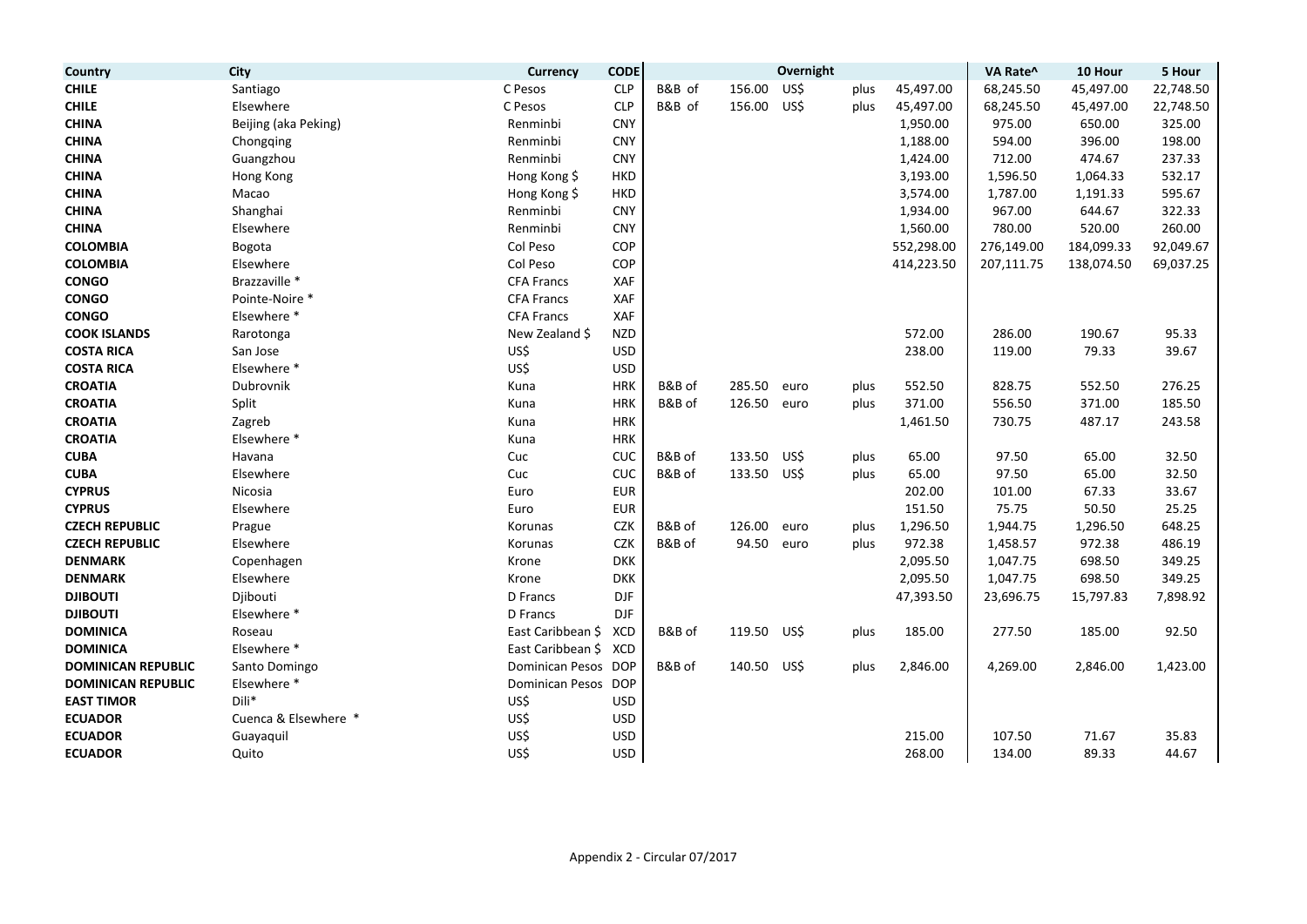| Country                  | City                         | <b>Currency</b>   | <b>CODE</b> |        |            | Overnight |      |          | VA Rate^ | 10 Hour  | 5 Hour |
|--------------------------|------------------------------|-------------------|-------------|--------|------------|-----------|------|----------|----------|----------|--------|
| <b>EGYPT</b>             | Alexandria                   | Egyptian £        | EGP         |        |            |           |      | 1,563.00 | 781.50   | 521.00   | 260.50 |
| <b>EGYPT</b>             | Cairo                        | Egyptian £        | EGP         | B&B of | 181.50     | US\$      | plus | 761.00   | 1,141.50 | 761.00   | 380.50 |
| <b>EGYPT</b>             | Elsewhere *                  | Egyptian £        | EGP         |        |            |           |      |          |          |          |        |
| <b>EL SALVADOR</b>       | San Salvador                 | US\$              | <b>USD</b>  |        |            |           |      | 208.50   | 104.25   | 69.50    | 34.75  |
| <b>EL SALVADOR</b>       | Elsewhere *                  | US\$              | <b>USD</b>  |        |            |           |      |          |          |          |        |
| <b>ERITREA</b>           | Asmara                       | Nakfa             | ERN         | B&B of | 133.50     | US\$      | plus | 1,295.00 | 1,942.50 | 1,295.00 | 647.50 |
| <b>ERITREA</b>           | Elsewhere *                  | US\$              | <b>USD</b>  |        |            |           |      |          |          |          |        |
| <b>ESTONIA</b>           | Tallinn                      | Euro              | <b>EUR</b>  |        |            |           |      | 176.00   | 88.00    | 58.67    | 29.33  |
| <b>ESTONIA</b>           | Elsewhere *                  | Euro              | <b>EUR</b>  |        |            |           |      |          |          |          |        |
| <b>ETHIOPIA</b>          | Addis Ababa                  | Birr              | <b>ETB</b>  | B&B of | 274.50     | US\$      | plus | 1,719.50 | 2,579.25 | 1,719.50 | 859.75 |
| <b>ETHIOPIA</b>          | Elsewhere *                  | Birr              | ETB         |        |            |           |      |          |          |          |        |
| <b>FALKLAND ISLANDS</b>  | Stanley                      | £ sterling        | <b>FKP</b>  |        |            |           |      | 138.00   | 69.00    | 46.00    | 23.00  |
| <b>FALKLAND ISLANDS</b>  | Elsewhere *                  | £ sterling        | <b>FKP</b>  |        |            |           |      |          |          |          |        |
| <b>FIJI</b>              | Lautoka                      | F\$               | <b>FJD</b>  |        |            |           |      | 492.00   | 246.00   | 164.00   | 82.00  |
| <b>FIJI</b>              | Nadi                         | F\$               | <b>FJD</b>  |        |            |           |      | 492.00   | 246.00   | 164.00   | 82.00  |
| <b>FIJI</b>              | Suva                         | F\$               | <b>FJD</b>  |        |            |           |      | 426.50   | 213.25   | 142.17   | 71.08  |
| <b>FIJI</b>              | Elsewhere*                   | F\$               | <b>FJD</b>  |        |            |           |      |          |          |          |        |
| <b>FINLAND</b>           | Helsinki                     | Euro              | <b>EUR</b>  |        |            |           |      | 228.50   | 114.25   | 76.17    | 38.08  |
| <b>FINLAND</b>           | Elsewhere                    | Euro              | <b>EUR</b>  | B&B    |            |           | plus | 82.00    | 123.00   | 82.00    | 41.00  |
| <b>FRANCE</b>            | <b>Bordeaux</b>              | Euro              | <b>EUR</b>  |        |            |           |      | 255.00   | 127.50   | 85.00    | 42.50  |
| <b>FRANCE</b>            | Lille                        | Euro              | <b>EUR</b>  |        |            |           |      | 268.00   | 134.00   | 89.33    | 44.67  |
| <b>FRANCE</b>            | Lyon                         | Euro              | <b>EUR</b>  |        |            |           |      | 201.50   | 100.75   | 67.17    | 33.58  |
| <b>FRANCE</b>            | Marseilles                   | Euro              | <b>EUR</b>  |        |            |           |      | 283.00   | 141.50   | 94.33    | 47.17  |
| <b>FRANCE</b>            | Paris                        | Euro              | <b>EUR</b>  |        |            |           |      | 316.50   | 158.25   | 105.50   | 52.75  |
| <b>FRANCE</b>            | Strasbourg                   | Euro              | <b>EUR</b>  |        |            |           |      | 188.50   | 94.25    | 62.83    | 31.42  |
| <b>FRANCE</b>            | Elsewhere                    | Euro              | <b>EUR</b>  | Room   |            |           | plus | 98.00    | 98.00    | 65.33    | 32.67  |
| <b>FRENCH GUIANA*</b>    |                              | Euro              | <b>EUR</b>  |        |            |           |      |          |          |          |        |
| <b>FRENCH SOMALILAND</b> | (see Djibouti - Republic of) |                   |             |        |            |           |      |          |          |          |        |
| <b>GABON</b>             | Libreville *                 | <b>CFA Francs</b> | XOF         |        |            |           |      |          |          |          |        |
| <b>GABON</b>             | Elsewhere *                  | <b>CFA Francs</b> | XOF         |        |            |           |      |          |          |          |        |
| <b>GAMBIA</b>            | Banjul                       | Dalasai           | GMD         | B&B of | 90.00 euro |           | plus | 1,860.50 | 2,790.75 | 1,860.50 | 930.25 |
| <b>GAMBIA</b>            | Elsewhere *                  | Dalasai           | GMD         |        |            |           |      |          |          |          |        |
| <b>GEORGIA</b>           | <b>Thilisi</b>               | Georgian Lari     | GEL         | B&B of | 233.50     | US\$      | plus | 182.00   | 273.00   | 182.00   | 91.00  |
| <b>GEORGIA</b>           | Elsewhere *                  | US\$              | <b>USD</b>  |        |            |           |      |          |          |          |        |
| <b>GERMANY</b>           | Berlin                       | Euro              | <b>EUR</b>  |        |            |           |      | 239.50   | 119.75   | 79.83    | 39.92  |
| <b>GERMANY</b>           | Dusseldorf                   | Euro              | <b>EUR</b>  |        |            |           |      | 176.50   | 88.25    | 58.83    | 29.42  |
| <b>GERMANY</b>           | Frankfurt                    | Euro              | <b>EUR</b>  |        |            |           |      | 176.50   | 88.25    | 58.83    | 29.42  |
| <b>GERMANY</b>           | Hamburg                      | Euro              | <b>EUR</b>  |        |            |           |      | 176.50   | 88.25    | 58.83    | 29.42  |
| <b>GERMANY</b>           | Munich                       | Euro              | <b>EUR</b>  |        |            |           |      | 226.50   | 113.25   | 75.50    | 37.75  |
| <b>GERMANY</b>           | Stuttgart                    | Euro              | <b>EUR</b>  |        |            |           |      | 176.50   | 88.25    | 58.83    | 29.42  |
| <b>GERMANY</b>           | Elsewhere                    | Euro              | <b>EUR</b>  |        |            |           |      | 176.50   | 88.25    | 58.83    | 29.42  |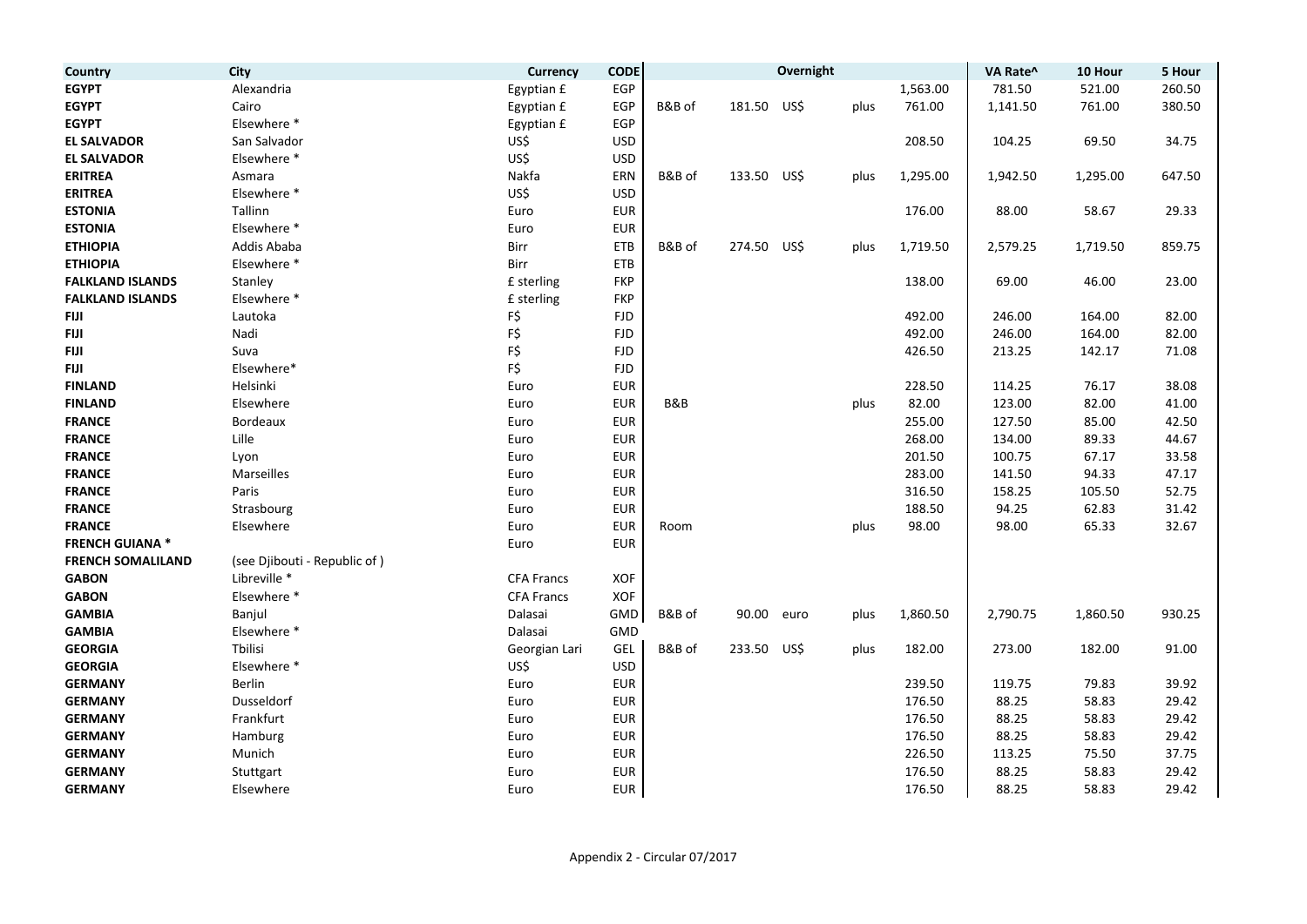| Country              | <b>City</b>      | <b>Currency</b>        | <b>CODE</b> |         |        | Overnight |      |                   | VA Rate^                  | 10 Hour      | 5 Hour     |
|----------------------|------------------|------------------------|-------------|---------|--------|-----------|------|-------------------|---------------------------|--------------|------------|
| <b>GHANA</b>         | Accra            | New CEDI               | GHS         | B&B of  | 200.50 | US\$      | plus | 149.50            | 224.25                    | 149.50       | 74.75      |
| <b>GHANA</b>         | Kumasi *         | New CEDI               | <b>GHS</b>  |         |        |           |      |                   |                           |              |            |
| <b>GHANA</b>         | Elsewhere *      | New CEDI               | GHS         |         |        |           |      |                   |                           |              |            |
| <b>GIBRALTAR</b>     | Gibraltar        | Gibraltar £            | GIP         |         |        |           |      | 190.00            | 95.00                     | 63.33        | 31.67      |
| <b>GIBRALTAR</b>     | Elsewhere *      | Gibraltar £            | GIP         |         |        |           |      |                   |                           |              |            |
| <b>GREECE</b>        | Athens           | Euro                   | <b>EUR</b>  |         |        |           |      | 221.00            | 110.50                    | 73.67        | 36.83      |
| <b>GREECE</b>        | Corfu            | Euro                   | <b>EUR</b>  |         |        |           |      | 175.00            | 87.50                     | 58.33        | 29.17      |
| <b>GREECE</b>        | Crete            | Euro                   | <b>EUR</b>  |         |        |           |      | 143.00            | 71.50                     | 47.67        | 23.83      |
| <b>GREECE</b>        | Rhodes           | Euro                   | <b>EUR</b>  |         |        |           |      | 146.00            | 73.00                     | 48.67        | 24.33      |
| <b>GREECE</b>        | Thessaloniki     | Euro                   | <b>EUR</b>  |         |        |           |      | 241.50            | 120.75                    | 80.50        | 40.25      |
| <b>GREECE</b>        | Elsewhere        | Euro                   | <b>EUR</b>  |         |        |           |      | 176.80            | 88.40                     | 58.93        | 29.47      |
| <b>GRENADA</b>       | St George's      | EC\$                   | XCD         | Room of | 144.50 | US\$      | plus | 255.00            | 255.00                    | 170.00       | 85.00      |
| <b>GRENADA</b>       | Elsewhere *      | EC\$                   | XCD         |         |        |           |      |                   |                           |              |            |
| <b>GUADALOUPE *</b>  |                  |                        |             |         |        |           |      |                   |                           |              |            |
| <b>GUATEMALA</b>     | Guatemala City   | US\$                   | <b>USD</b>  |         |        |           |      | 260.00            | 130.00                    | 86.67        | 43.33      |
| <b>GUATEMALA</b>     | Elsewhere *      | US\$                   | <b>USD</b>  |         |        |           |      |                   |                           |              |            |
| <b>GUINEA</b>        | Conakry          | GNF                    | GNF         | B&B of  | 100.50 | US\$      | plus | 443,812.50        | 665,718.75                | 443,812.50   | 221,906.25 |
| <b>GUINEA</b>        | Elsewhere        | <b>GNF</b>             | GNF         | B&B of  | 80.40  | US\$      | plus | 355,050.00        | 532,575.00                | 355,050.00   | 177,525.00 |
| <b>GUINEA BISSAU</b> | Bissau*          | <b>CFA</b>             | XOF         |         |        |           |      |                   |                           |              |            |
| <b>GUINEA BISSAU</b> | Elsewhere *      | <b>CFA</b>             | XOF         |         |        |           |      |                   |                           |              |            |
| <b>GUYANA</b>        | Georgetown       | Guyanese \$            | GYD         | Room of | 181.00 | US\$      | plus | 14,953.00         | 14,953.00                 | 9,968.67     | 4,984.33   |
| <b>GUYANA</b>        | Elsewhere        | Guyanese \$            | GYD         | Room of | 181.00 | US\$      | plus | 14,953.00         | 14,953.00                 | 9,968.67     | 4,984.33   |
| <b>HAITI</b>         | Port au Prince   | US\$                   | <b>USD</b>  |         |        |           |      | 200.00            | 100.00                    | 66.67        | 33.33      |
| <b>HAITI</b>         | Elsewhere *      | US\$                   | <b>USD</b>  |         |        |           |      |                   |                           |              |            |
| <b>HONDURAS</b>      | Tegucigalpa      | US\$                   | <b>USD</b>  |         |        |           |      | 259.00            | 129.50                    | 86.33        | 43.17      |
| <b>HONDURAS</b>      | Elsewhere        | US\$                   | <b>USD</b>  | B&B     |        |           | plus | 73.00             | 109.50                    | 73.00        | 36.50      |
| <b>HUNGARY</b>       | <b>Budapest</b>  | Forints                | <b>HUF</b>  | B&B of  | 137.00 | Euro      | plus | 16,001.00         | 24,001.50                 | 16,001.00    | 8,000.50   |
| <b>HUNGARY</b>       | Elsewhere *      | Forints                | <b>HUF</b>  |         |        |           |      |                   |                           |              |            |
| <b>ICELAND</b>       | Reykjavik        | <b>Icelandic Krona</b> | <b>ISK</b>  |         |        |           |      | 35,252.50         | 17,626.25                 | 11,750.83    | 5,875.42   |
| <b>ICELAND</b>       | Elsewhere *      | Icelandic Krona        | ISK         |         |        |           |      |                   |                           |              |            |
| <b>INDIA</b>         | Ahmedabad        | Indian Rupees          | <b>INR</b>  |         |        |           |      | 12,173.50         | 6,086.75                  | 4,057.83     | 2,028.92   |
| <b>INDIA</b>         | Bangalore        | <b>Indian Rupees</b>   | <b>INR</b>  |         |        |           |      | 21,439.00         | 10,719.50                 | 7,146.33     | 3,573.17   |
| <b>INDIA</b>         | Chennai (Madras) | <b>Indian Rupees</b>   | INR         |         |        |           |      | 20,457.50         | 10,228.75                 | 6,819.17     | 3,409.58   |
| <b>INDIA</b>         | Mumbai / Bombay  | Indian Rupees          | <b>INR</b>  |         |        |           |      | 19,996.50         | 9,998.25                  | 6,665.50     | 3,332.75   |
| <b>INDIA</b>         | New Delhi        | <b>Indian Rupees</b>   | <b>INR</b>  |         |        |           |      | 20,026.50         | 10,013.25                 | 6,675.50     | 3,337.75   |
| <b>INDIA</b>         | Pune             | <b>Indian Rupees</b>   | <b>INR</b>  |         |        |           |      | 20,235.50         | 10,117.75                 | 6,745.17     | 3,372.58   |
| <b>INDIA</b>         | Elsewhere *      | <b>Indian Rupees</b>   | INR         |         |        |           |      |                   |                           |              |            |
| <b>INDONESIA</b>     | Semarang         | Rupiah                 | <b>IDR</b>  |         |        |           |      | 1,191,861.00      | 595,930.50                | 397,287.00   | 198,643.50 |
| <b>INDONESIA</b>     | Jakarta          | Rupiah                 | <b>IDR</b>  | B&B of  | 155.00 | US\$      | plus | 986,827.00        | 1,480,240.50              | 986,827.00   | 493,413.50 |
| <b>INDONESIA</b>     | Elsewhere *      | Rupiah                 | <b>IDR</b>  |         |        |           |      |                   |                           |              |            |
| <b>IRAN</b>          | Tehran           | Rials                  | <b>IRR</b>  | B&B of  | 139.00 | US\$      |      | plus 1,509,517.50 | 2,264,276.25              | 1,509,517.50 | 754,758.75 |
| <b>IRAN</b>          | Elsewhere        | Rials                  | <b>IRR</b>  | B&B of  | 111.20 | US\$      |      | plus 1,207,614.00 | 1,811,421.00 1,207,614.00 |              | 603,807.00 |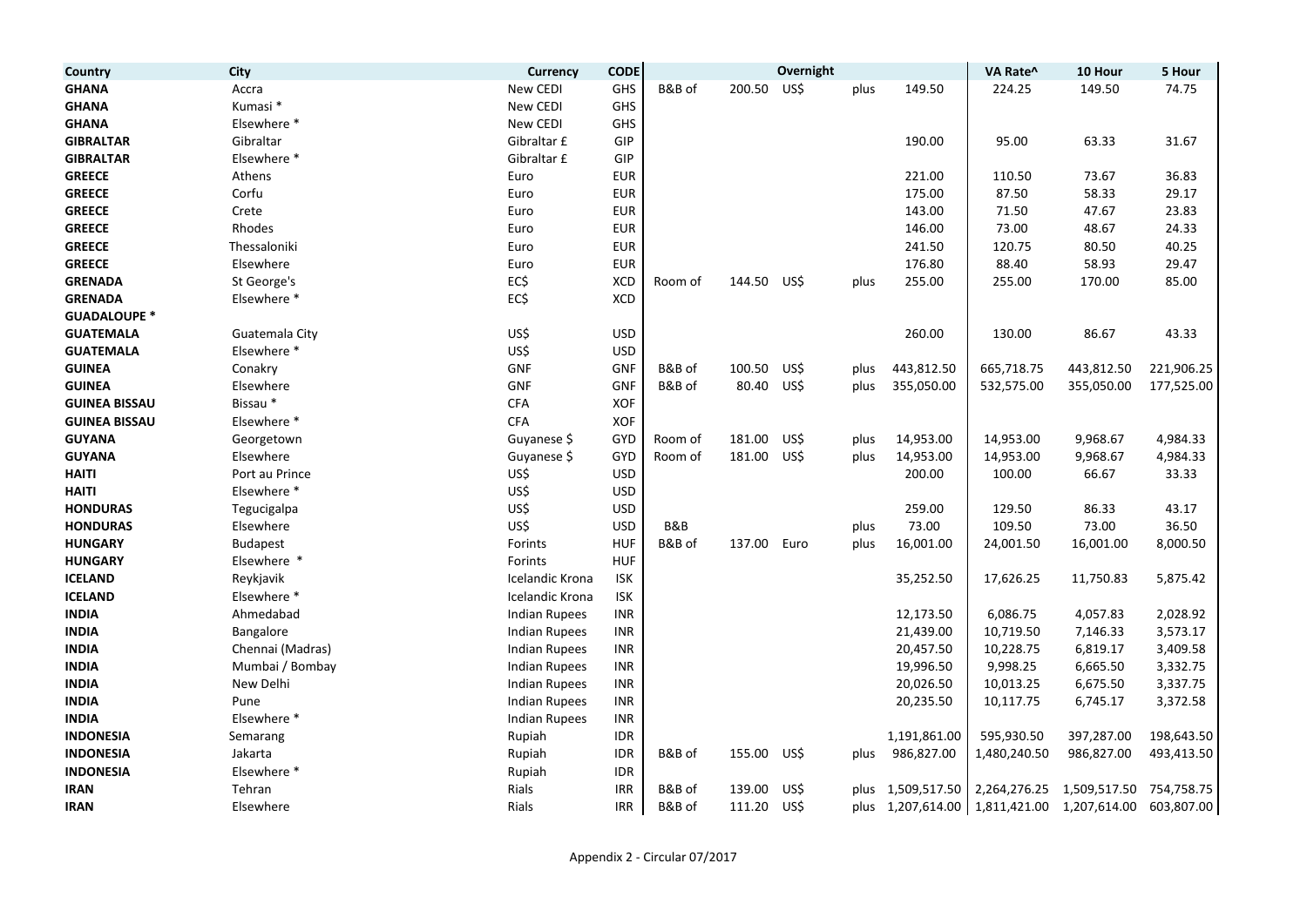| Country                  | City                                           | <b>Currency</b>   | <b>CODE</b> |                      | Overnight |              | VA Rate^   | 10 Hour    | 5 Hour    |
|--------------------------|------------------------------------------------|-------------------|-------------|----------------------|-----------|--------------|------------|------------|-----------|
| IRAQ                     | Baghdad*                                       | Iraqi Dinars      | IQD         |                      |           |              |            |            |           |
| <b>IRAQ</b>              | Elsewhere *                                    | Iraqi Dinars      | IQD         |                      |           |              |            |            |           |
| <b>ISRAEL</b>            | <b>Tel Aviv</b>                                | US\$              | <b>USD</b>  |                      |           | 278.50       | 139.25     | 92.83      | 46.42     |
| <b>ISRAEL</b>            | Elsewhere *                                    | US\$              | <b>USD</b>  |                      |           |              |            |            |           |
| <b>ITALY</b>             | Bologna, Florence, Genoa, Milan, Turin, Venice | Euro              | <b>EUR</b>  |                      |           | 326.50       | 163.25     | 108.83     | 54.42     |
| <b>ITALY</b>             | Naples, Rome                                   | Euro              | <b>EUR</b>  |                      |           | 260.00       | 130.00     | 86.67      | 43.33     |
| <b>ITALY</b>             | Elsewhere                                      | Euro              | <b>EUR</b>  |                      |           | 260.00       | 130.00     | 86.67      | 43.33     |
| <b>IVORY COAST</b>       | Abidjan*                                       | <b>CFA Francs</b> | <b>XOF</b>  |                      |           |              |            |            |           |
| <b>IVORY COAST</b>       | Elsewhere *                                    | <b>CFA Francs</b> | <b>XOF</b>  |                      |           |              |            |            |           |
| <b>JAMAICA</b>           | Kingston                                       | US\$              | <b>USD</b>  |                      |           | 331.00       | 165.50     | 110.33     | 55.17     |
| <b>JAMAICA</b>           | Elsewhere *                                    | US\$              | <b>USD</b>  |                      |           |              |            |            |           |
| <b>JAPAN</b>             | Osaka                                          | Yen               | JPY         |                      |           | 26,807.50    | 13,403.75  | 8,935.83   | 4,467.92  |
| <b>JAPAN</b>             | Nagoya*                                        | Yen               | <b>JPY</b>  |                      |           |              |            |            |           |
| <b>JAPAN</b>             | Tokyo                                          | Yen               | JPY         |                      |           | 29,672.00    | 14,836.00  | 9,890.67   | 4,945.33  |
| <b>JAPAN</b>             | Elsewhere                                      | Yen               | JPY         |                      |           | 26,704.80    | 13,352.40  | 8,901.60   | 4,450.80  |
| <b>JORDAN</b>            | Amman                                          | Jordani Dinars    | <b>JOD</b>  |                      |           | 216.00       | 108.00     | 72.00      | 36.00     |
| <b>JORDAN</b>            | Aquaba                                         | Jordani Dinars    | <b>JOD</b>  |                      |           | 172.50       | 86.25      | 57.50      | 28.75     |
| <b>JORDAN</b>            | Elsewhere *                                    | Jordani Dinars    | <b>JOD</b>  |                      |           |              |            |            |           |
| <b>KAZAKHSTAN</b>        | Almaty                                         | Kazakhstan Tenge  | KZT         |                      |           | 68,662.50    | 34,331.25  | 22,887.50  | 11,443.75 |
| <b>KAZAKHSTAN</b>        | Astana                                         | US\$              | <b>USD</b>  |                      |           | 394.00       | 197.00     | 131.33     | 65.67     |
| <b>KAZAKHSTAN</b>        | Atyrau                                         | Kazakhstan Teng   | KZT         |                      |           | 43,822.50    | 21,911.25  | 14,607.50  | 7,303.75  |
| <b>KAZAKHSTAN</b>        | Elsewhere *                                    | US\$              | <b>USD</b>  |                      |           |              |            |            |           |
| <b>KENYA</b>             | Mombassa                                       | Kenyan Shilling   | KES         | B&B of<br>84.50 US\$ | plus      | 5,190.00     | 7,785.00   | 5,190.00   | 2,595.00  |
| <b>KENYA</b>             | Nairobi                                        | Kenyan Shilling   | <b>KES</b>  |                      |           | 16,420.50    | 8,210.25   | 5,473.50   | 2,736.75  |
| <b>KENYA</b>             | Elsewhere                                      | Kenyan Shilling   | <b>KES</b>  |                      |           | 13,136.40    | 6,568.20   | 4,378.80   | 2,189.40  |
| <b>KIRIBATI REPUBLIC</b> | (Gilbert Islands)<br>Tarawa*                   | Australian \$     | <b>AUD</b>  |                      |           |              |            |            |           |
| <b>KIRIBATI REPUBLIC</b> | Elsewhere *<br>(Gilbert Islands)               | Australian \$     | <b>AUD</b>  |                      |           |              |            |            |           |
| <b>KOREA - SOUTH</b>     | Busan                                          | Won               | <b>KRW</b>  |                      |           | 445,375.00   | 222,687.50 | 148,458.33 | 74,229.17 |
| <b>KOREA - SOUTH</b>     | Daego                                          | Won               | <b>KRW</b>  |                      |           | 445,375.00   | 222,687.50 | 148,458.33 | 74,229.17 |
| <b>KOREA - SOUTH</b>     | Daejon                                         | Won               | <b>KRW</b>  |                      |           | 445,375.00   | 222,687.50 | 148,458.33 | 74,229.17 |
| <b>KOREA - SOUTH</b>     | Jeju Island                                    | Won               | <b>KRW</b>  |                      |           | 445,375.00   | 222,687.50 | 148,458.33 | 74,229.17 |
| <b>KOREA - SOUTH</b>     | Seoul                                          | Won               | <b>KRW</b>  |                      |           | 445,375.00   | 222,687.50 | 148,458.33 | 74,229.17 |
| <b>KOREA - SOUTH</b>     | Ulsan                                          | Won               | <b>KRW</b>  |                      |           | 445,375.00   | 222,687.50 | 148,458.33 | 74,229.17 |
| <b>KOREA - SOUTH</b>     | Elsewhere *                                    | Won               | <b>KRW</b>  |                      |           |              |            |            |           |
| <b>KOSOVO</b>            | Pristina                                       | Euro              | <b>EUR</b>  |                      |           | 125.50       | 62.75      | 41.83      | 20.92     |
| <b>KUWAIT</b>            | <b>Kuwait City</b>                             | <b>K</b> Dinars   | <b>KWD</b>  |                      |           | 111.00       | 55.50      | 37.00      | 18.50     |
| <b>KUWAIT</b>            | Elsewhere *                                    | <b>K</b> Dinars   | <b>KWD</b>  |                      |           |              |            |            |           |
| <b>KYRGYZSTAN</b>        | <b>Bishkek</b>                                 | US\$              | <b>USD</b>  |                      |           | 244.00       | 122.00     | 81.33      | 40.67     |
| <b>KYRGYZSTAN</b>        | Elsewhere *                                    | US\$              | <b>USD</b>  |                      |           |              |            |            |           |
| LAOS                     | Vientiane                                      | Lao Kip           | LAK         |                      |           | 1,926,179.50 | 963,090    | 642,060    | 321,030   |
| <b>LAOS</b>              | Elsewhere *                                    | US\$              | <b>USD</b>  |                      |           |              |            |            |           |
| <b>LATVIA</b>            | Riga                                           | Euro              | <b>EUR</b>  |                      |           | 175.00       | 87.50      | 58.33      | 29.17     |
| LATVIA                   | Elsewhere *                                    | Euro              | <b>EUR</b>  |                      |           |              |            |            |           |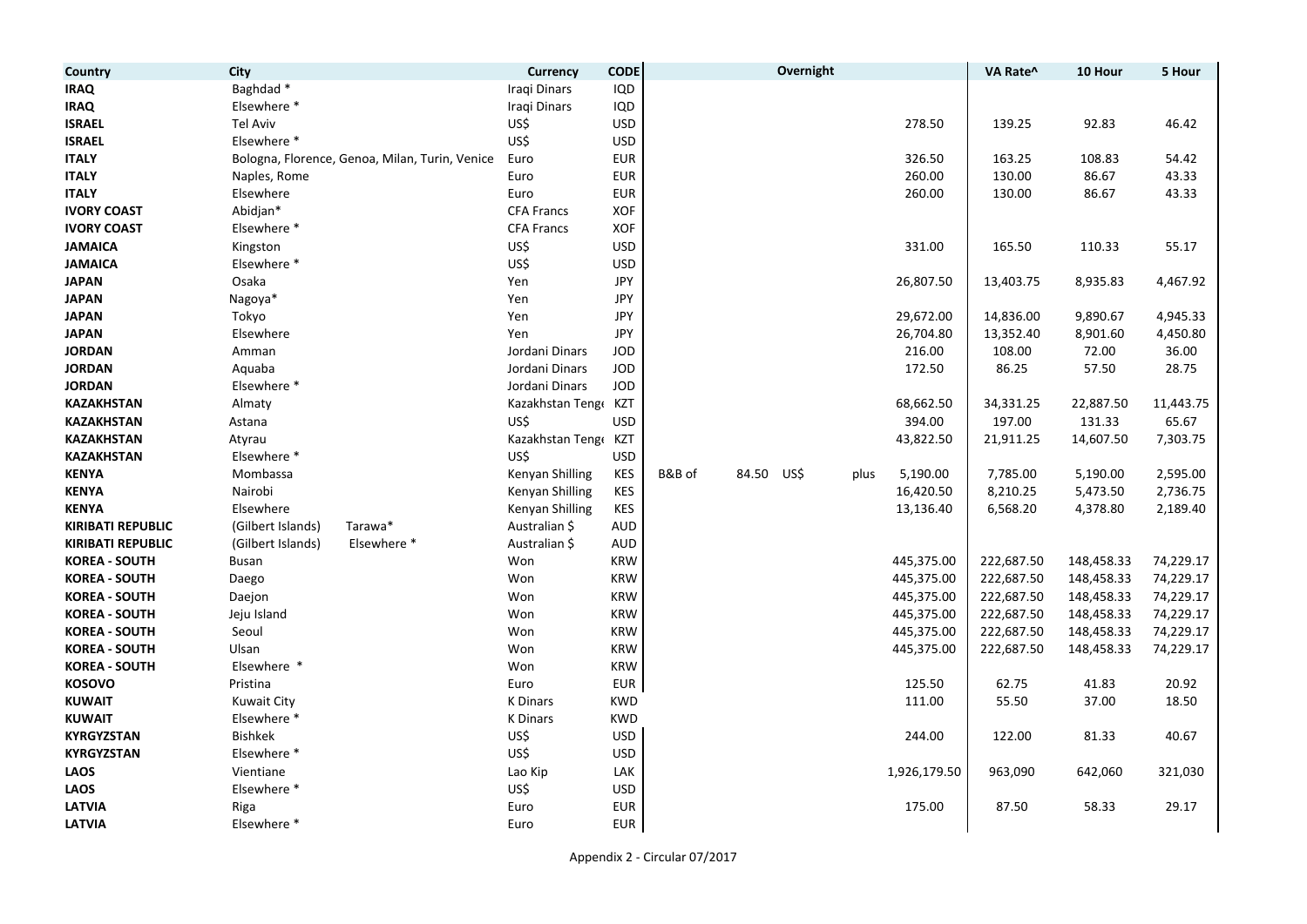| Country                 | <b>City</b>                       | Currency             | <b>CODE</b> |                |             | Overnight |      |            | VA Rate^   | 10 Hour    | 5 Hour     |
|-------------------------|-----------------------------------|----------------------|-------------|----------------|-------------|-----------|------|------------|------------|------------|------------|
| <b>LEBANON</b>          | Beirut *                          | US\$                 | <b>USD</b>  |                |             |           |      |            |            |            |            |
| <b>LEBANON</b>          | Elsewhere*                        | US\$                 | <b>USD</b>  |                |             |           |      |            |            |            |            |
| <b>LESOTHO</b>          | Maseru *                          | Maluti               | LSL         |                |             |           |      |            |            |            |            |
| <b>LESOTHO</b>          | Elsewhere *                       | Maluti               | LSL         |                |             |           |      |            |            |            |            |
| <b>LIBERIA</b>          | Monrovia *                        | Lib \$               | <b>LRD</b>  |                |             |           |      |            |            |            |            |
| <b>LIBERIA</b>          | Elsewhere *                       | $Lib$ \$             | <b>LRD</b>  |                |             |           |      |            |            |            |            |
| <b>LIBYA</b>            | Tripoli                           | Lib Dinars           | <b>LYD</b>  | B&B            | 185.00      | euro      | plus | 86.00      | 129.00     | 86.00      | 43.00      |
| <b>LIBYA</b>            | Elsewhere *                       | Lib Dinars           | <b>LYD</b>  |                |             |           |      |            |            |            |            |
| <b>LITHUANIA</b>        | Vilnius                           | Euro                 | <b>EUR</b>  | <b>B&amp;B</b> | 93.00       |           | plus | 74.14      | 111.21     | 74.14      | 37.07      |
| <b>LITHUANIA</b>        | Elsewhere *                       | Euro                 | <b>EUR</b>  |                |             |           |      |            |            |            |            |
| <b>LUXEMBOURG</b>       | Luxembourg                        | Euro                 | <b>EUR</b>  |                |             |           |      | 364.00     | 182.00     | 121.33     | 60.67      |
| <b>LUXEMBOURG</b>       | Elsewhere *                       | Euro                 | <b>EUR</b>  |                |             |           |      |            |            |            |            |
| <b>MACEDONIA</b>        | Skopje                            | <b>Mac Dinars</b>    | <b>MKD</b>  |                |             |           |      | 10,215.50  | 5,107.75   | 3,405.17   | 1,702.58   |
| <b>MACEDONIA</b>        | Ohrid & Elsewhere                 | <b>Mac Dinars</b>    | MKD         |                |             |           |      | 4,864.00   | 2,432.00   | 1,621.33   | 810.67     |
| <b>MADAGASCAR</b>       | Antananarivo                      | Malagasy Ariary      | <b>MGA</b>  |                |             |           |      | 691,351.00 | 345,675.50 | 230,450.33 | 115,225.17 |
| <b>MADAGASCAR</b>       | Elsewhere                         | Malagasy Ariary      | <b>MGA</b>  |                |             |           |      | 414,810.60 | 207,405.30 | 138,270.20 | 69,135.10  |
| <b>MALAWI</b>           | Blantyre*                         | Kwachi               | <b>MWK</b>  |                |             |           |      |            |            |            |            |
| <b>MALAWI</b>           | Lilongwe                          | Kwachi               | <b>MWK</b>  | B&B of         | 111.50 US\$ |           | plus | 19,194.00  | 28,791.00  | 19,194.00  | 9,597.00   |
| <b>MALAWI</b>           | Elsewhere *                       | Kwachi               | <b>MWK</b>  |                |             |           |      |            |            |            |            |
| <b>MALAYSIA</b>         | Kuala Lumpur                      | Ringgits             | <b>MYR</b>  |                |             |           |      | 708.00     | 354.00     | 236.00     | 118.00     |
| <b>MALAYSIA</b>         | Elsewhere *                       | Ringgits             | <b>MYR</b>  |                |             |           |      |            |            |            |            |
| <b>MALDIVES</b>         | Kurumba *                         | US\$                 | <b>USD</b>  |                |             |           |      |            |            |            |            |
| <b>MALDIVES</b>         | Male*                             | US\$                 | <b>USD</b>  |                |             |           |      |            |            |            |            |
| <b>MALDIVES</b>         | Elsewhere *                       | US\$                 | <b>USD</b>  |                |             |           |      |            |            |            |            |
| <b>MALI REPUBLIC</b>    | Bamako                            | <b>CFA Francs</b>    | <b>XOF</b>  |                |             |           |      | 110,389.00 | 55,194.50  | 36,796.33  | 18,398.17  |
| <b>MALI REPUBLIC</b>    | Elsewhere *                       | <b>CFA Francs</b>    | <b>XOF</b>  |                |             |           |      |            |            |            |            |
| <b>MALTA</b>            | Valletta                          | Euro                 | <b>EUR</b>  |                |             |           |      | 190.50     | 95.25      | 63.50      | 31.75      |
| <b>MALTA</b>            | Elsewhere *                       | Euro                 | <b>EUR</b>  |                |             |           |      |            |            |            |            |
| <b>MARSHALL ISLANDS</b> | Majuro*                           | US\$                 | <b>USD</b>  |                |             |           |      |            |            |            |            |
| <b>MARSHALL ISLANDS</b> | Elsewhere *                       | US\$                 | <b>USD</b>  |                |             |           |      |            |            |            |            |
| <b>MARTINIQUE *</b>     |                                   | Euro                 | <b>EUR</b>  |                |             |           |      |            |            |            |            |
| <b>MAURITANIA</b>       | Nouakchott                        | Euro                 | <b>EUR</b>  |                |             |           |      | 197.50     | 98.75      | 65.83      | 32.92      |
| <b>MAURITANIA</b>       | Elsewhere *                       | Euro                 | <b>EUR</b>  |                |             |           |      |            |            |            |            |
| <b>MAURITIUS</b>        | Port Louis                        | M Rupees             | <b>MUR</b>  |                |             |           |      | 7,941.50   | 3,970.75   | 2,647.17   | 1,323.58   |
| <b>MAURITIUS</b>        | Rodrigues Island *                | M Rupees             | <b>MUR</b>  |                |             |           |      |            |            |            |            |
| <b>MAURITIUS</b>        | Elsewhere *                       | M Rupees             | <b>MUR</b>  |                |             |           |      |            |            |            |            |
| <b>MEXICO</b>           | <b>Mexico City</b>                | M Pesos              | <b>MXN</b>  | Room of        | 215.00 US\$ |           | plus | 1,034.50   | 1,034.50   | 689.67     | 344.83     |
| <b>MEXICO</b>           | Elsewhere *                       | M Pesos              | <b>MXN</b>  |                |             |           |      |            |            |            |            |
| <b>MOLDOVA</b>          | Chisinau (Also known as Kishinev) | Lei                  | <b>MDL</b>  | B&B of         | 130.50      | euro      | plus | 1,165.00   | 1,747.50   | 1,165.00   | 582.50     |
| <b>MOLDOVA</b>          | Elsewhere *                       | Lei                  | <b>MDL</b>  |                |             |           |      |            |            |            |            |
| <b>MONACO</b>           | Monaco*                           | Euro                 | <b>EUR</b>  |                |             |           |      |            |            |            |            |
| <b>MONGOLIA</b>         | Ulaan Baatar                      | Mongolian Tugrik MNT |             | B&B of         | 111.50      | US\$      | plus | 89,672.50  | 134,508.75 | 89,672.50  | 44,836.25  |
| <b>MONGOLIA</b>         | Elsewhere *                       | US\$                 | <b>USD</b>  |                |             |           |      |            |            |            |            |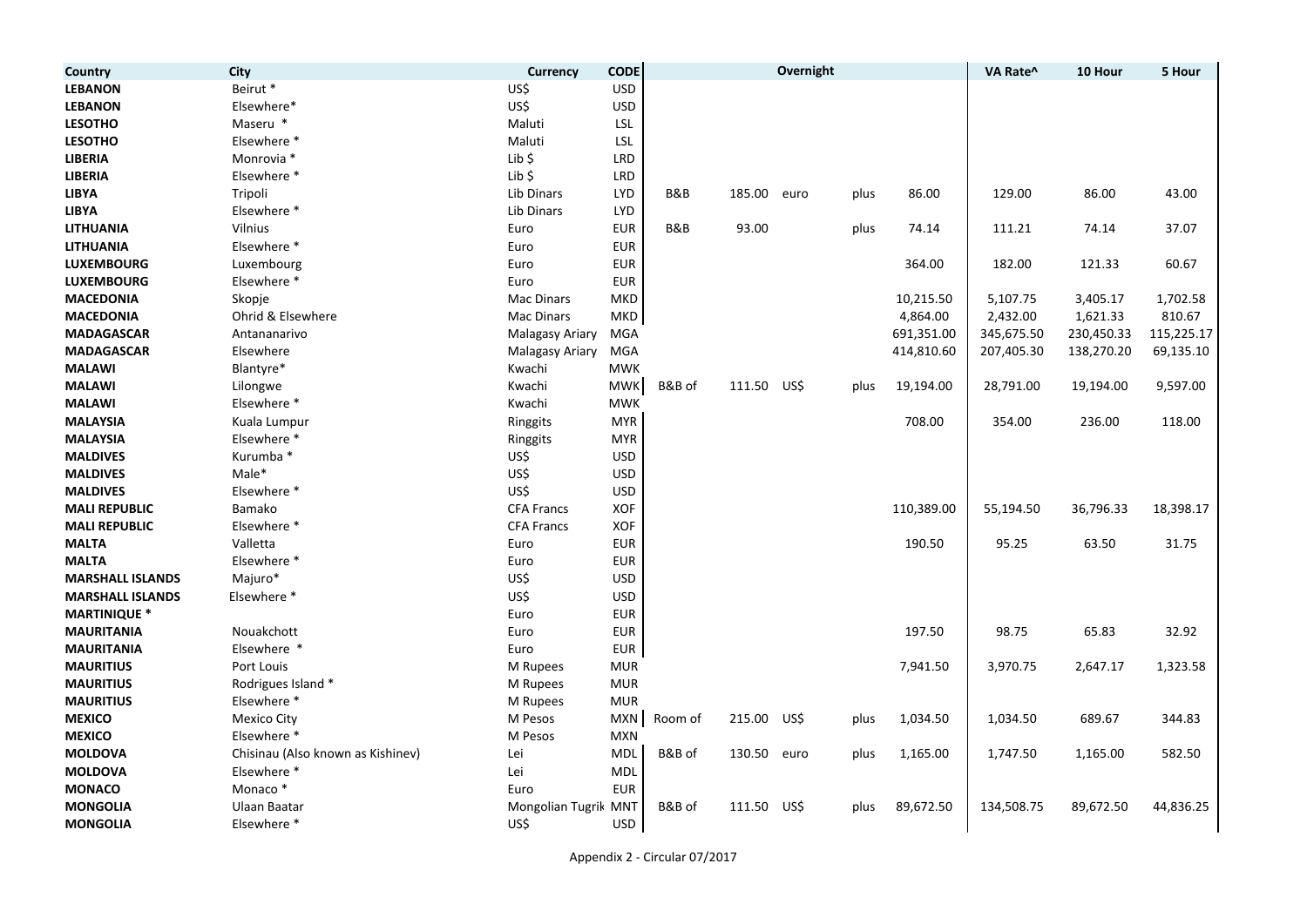| Country               | City                 | Currency          | <b>CODE</b> |                               |             | Overnight |      |            | VA Rate^  | 10 Hour   | 5 Hour    |
|-----------------------|----------------------|-------------------|-------------|-------------------------------|-------------|-----------|------|------------|-----------|-----------|-----------|
| <b>MONTENEGRO</b>     | Montenegro           | Euro              | <b>EUR</b>  |                               |             |           |      | 151.00     | 75.50     | 50.33     | 25.17     |
| <b>MONTSERRAT</b>     | Plymouth             | EC\$              | <b>XCD</b>  | Room of                       | 132.50 US\$ |           | plus | 229.50     | 229.50    | 153.00    | 76.50     |
| <b>MONTSERRAT</b>     | Elsewhere *          | EC\$              | XCD         |                               |             |           |      |            |           |           |           |
| <b>MOROCCO</b>        | Agadir               | <b>Dirhams</b>    | MAD         |                               |             |           |      | 1,952.50   | 976.25    | 650.83    | 325.42    |
| <b>MOROCCO</b>        | Casablanca           | <b>Dirhams</b>    | MAD         |                               |             |           |      | 3,341.50   | 1,670.75  | 1,113.83  | 556.92    |
| <b>MOROCCO</b>        | Marrakech            | Dirhams           | MAD         |                               |             |           |      | 1,607.00   | 803.50    | 535.67    | 267.83    |
| <b>MOROCCO</b>        | Rabat                | Dirhams           | MAD         |                               |             |           |      | 2,168.00   | 1,084.00  | 722.67    | 361.33    |
| <b>MOROCCO</b>        | Tangier              | Dirhams           | MAD         |                               |             |           |      | 2,584.00   | 1,292.00  | 861.33    | 430.67    |
| <b>MOROCCO</b>        | Elsewhere *          | Dirhams           | <b>MAD</b>  |                               |             |           |      |            |           |           |           |
| <b>MOZAMBIQUE</b>     | Maputo               | Metical           | <b>MZN</b>  | B&B                           | 195.00 US\$ |           | plus | 2,924.00   | 4,386.00  | 2,924.00  | 1,462.00  |
| <b>MOZAMBIQUE</b>     | Elsewhere *          | US\$              | <b>USD</b>  |                               |             |           |      |            |           |           |           |
| <b>MYANMAR</b>        | Rangoon (Yangon)     | US\$              | <b>USD</b>  |                               |             |           |      | 124.00     | 62.00     | 41.33     | 20.67     |
| <b>MYANMAR</b>        | Elsewhere            | US\$              | <b>USD</b>  |                               |             |           |      | 62.00      | 31.00     | 20.67     | 10.33     |
| <b>NAMIBIA</b>        | Windhoek             | Nambian \$        | <b>NAD</b>  |                               |             |           |      | 1,508.50   | 754.25    | 502.83    | 251.42    |
| <b>NAMIBIA</b>        | Elsewhere *          | Nambian \$        | <b>NAD</b>  |                               |             |           |      |            |           |           |           |
| <b>NAURU ISLAND</b>   | Nauru*               |                   |             |                               |             |           |      |            |           |           |           |
| <b>NEPAL</b>          | Kathmandu            | N Rupees          | <b>NPR</b>  | B&B of                        | 124.50 US\$ |           | plus | 5,455.00   | 8,182.50  | 5,455.00  | 2,727.50  |
| <b>NEPAL</b>          | Elsewhere *          | N Rupees          | <b>NPR</b>  |                               |             |           |      |            |           |           |           |
| <b>NETHERLANDS</b>    | Amsterdam            | Euro              | <b>EUR</b>  |                               |             |           |      | 222.00     | 111.00    | 74.00     | 37.00     |
| <b>NETHERLANDS</b>    | The Hague            | Euro              | <b>EUR</b>  |                               |             |           |      | 281.00     | 140.50    | 93.67     | 46.83     |
| <b>NETHERLANDS</b>    | Elsewhere            | Euro              | <b>EUR</b>  |                               |             |           |      | 224.80     | 112.40    | 74.93     | 37.47     |
| <b>NETHERLANDS</b>    | Aruba*               | US\$              | <b>USD</b>  |                               |             |           |      |            |           |           |           |
| <b>NETHERLANDS</b>    | Curacao <sup>*</sup> | US\$              | <b>USD</b>  |                               |             |           |      |            |           |           |           |
| <b>NETHERLANDS</b>    | Elsewhere *          | US\$              | <b>USD</b>  |                               |             |           |      |            |           |           |           |
| <b>NEW CALEDONIA</b>  | Noumea*              | <b>CFP Francs</b> | XOF         |                               |             |           |      |            |           |           |           |
| <b>NEW CALEDONIA</b>  | Elsewhere *          | <b>CFP Francs</b> | XOF         |                               |             |           |      |            |           |           |           |
| <b>NEW ZEALAND</b>    | Auckland             | New Zealand \$    | <b>NZD</b>  |                               |             |           |      | 386.00     | 193.00    | 128.67    | 64.33     |
| <b>NEW ZEALAND</b>    | Christchurch         | New Zealand \$    | <b>NZD</b>  |                               |             |           |      | 257.50     | 128.75    | 85.83     | 42.92     |
| <b>NEW ZEALAND</b>    | Wellington           | New Zealand \$    | <b>NZD</b>  |                               |             |           |      | 416.50     | 208.25    | 138.83    | 69.42     |
| <b>NEW ZEALAND</b>    | Elsewhere            | New Zealand \$    | <b>NZD</b>  |                               |             |           |      | 289.50     | 144.75    | 96.50     | 48.25     |
| <b>NICARAGUA</b>      | Managua              | US\$              | <b>USD</b>  |                               |             |           |      | 265.50     | 132.75    | 88.50     | 44.25     |
| <b>NICARAGUA</b>      | Elsewhere*           | Cordobas          | <b>NIO</b>  |                               |             |           |      |            |           |           |           |
| <b>NIGER REPUBLIC</b> | Niamey *             | <b>CFA Francs</b> | XOF         |                               |             |           |      |            |           |           |           |
| <b>NIGER REPUBLIC</b> | Elsewhere *          | <b>CFA Francs</b> | XOF         |                               |             |           |      |            |           |           |           |
| <b>NIGERIA</b>        | Abuja                | Naira             | <b>NGN</b>  |                               |             |           |      | 107,089.00 | 53,544.50 | 35,696.33 | 17,848.17 |
| <b>NIGERIA</b>        | Port Harcourt        | Naira             | <b>NGN</b>  |                               |             |           |      | 95,795.50  | 47,897.75 | 31,931.83 | 15,965.92 |
| <b>NIGERIA</b>        | Lagos                | Naira             | <b>NGN</b>  |                               |             |           |      | 91,697.50  | 45,848.75 | 30,565.83 | 15,282.92 |
| <b>NIGERIA</b>        | Elsewhere            | Naira             | <b>NGN</b>  |                               |             |           |      | 64,253.40  | 32,126.70 | 21,417.80 | 10,708.90 |
| <b>NORTH KOREA</b>    | Pyongyang            | Euro              | <b>EUR</b>  |                               |             |           |      | 130.50     | 65.25     | 43.50     | 21.75     |
| <b>NORTH KOREA</b>    | Elsewhere *          | Euro              | <b>EUR</b>  |                               |             |           |      |            |           |           |           |
| <b>NORWAY</b>         | Bergen               | Kroner            | <b>NOK</b>  |                               |             |           |      | 2,564.50   | 1,282.25  | 854.83    | 427.42    |
| <b>NORWAY</b>         | Oslo                 | Kroner            | <b>NOK</b>  |                               |             |           |      | 2,040.50   | 1,020.25  | 680.17    | 340.08    |
| <b>NORWAY</b>         | Stavanger            | Kroner            | <b>NOK</b>  |                               |             |           |      | 2,386.50   | 1,193.25  | 795.50    | 397.75    |
| <b>NORWAY</b>         | Elsewhere            | Kroner            | <b>NOK</b>  |                               |             |           |      | 2,040.50   | 1,020.25  | 680.17    | 340.08    |
|                       |                      |                   |             | Appendix 2 - Circular 07/2017 |             |           |      |            |           |           |           |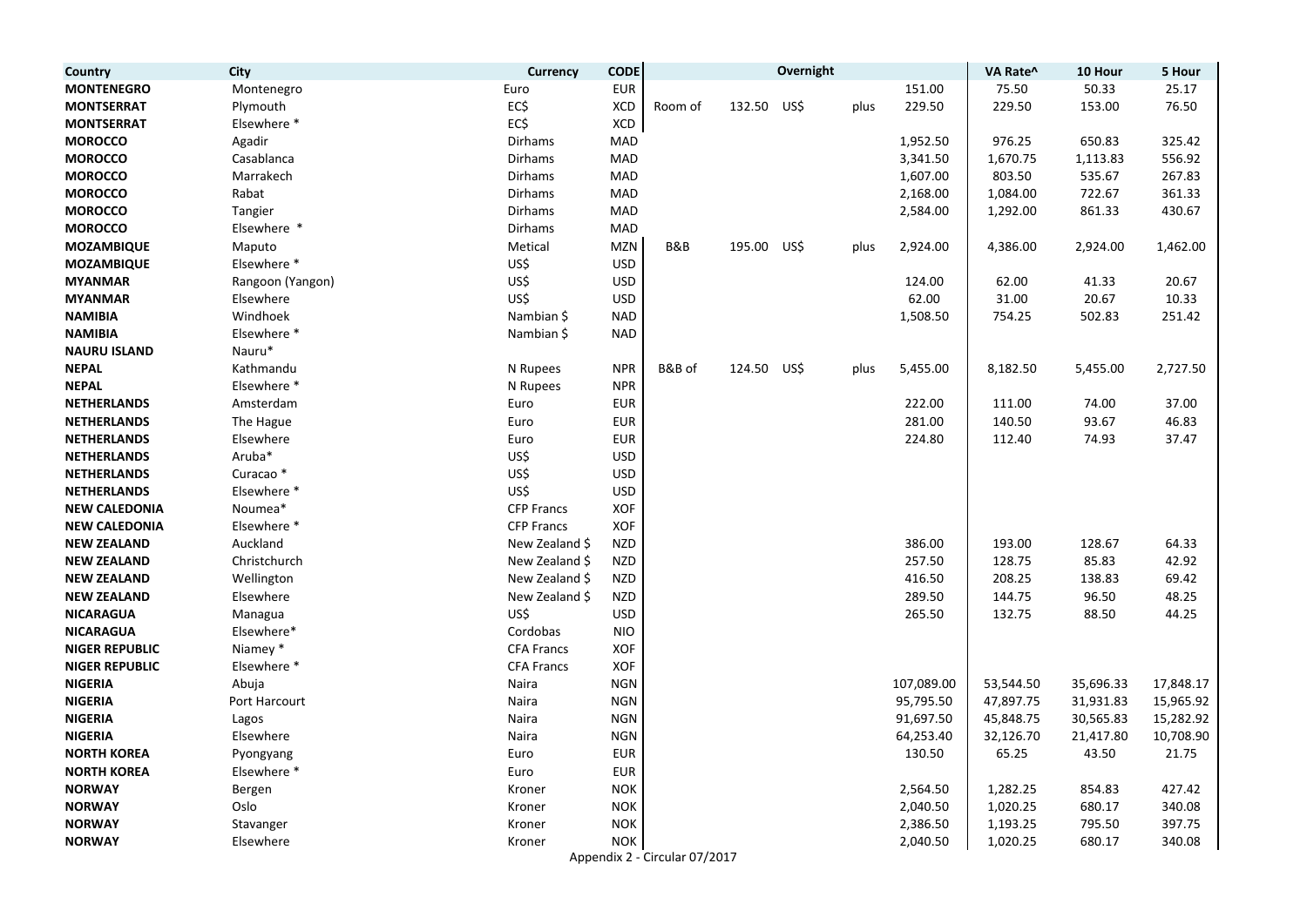| Country                     | <b>City</b>       | <b>Currency</b> | <b>CODE</b> |                               |        | Overnight |      |           | VA Rate^  | 10 Hour   | 5 Hour    |
|-----------------------------|-------------------|-----------------|-------------|-------------------------------|--------|-----------|------|-----------|-----------|-----------|-----------|
| <b>OCCUPIED TERRITORIES</b> | Gaza*             | US\$            | <b>USD</b>  |                               |        |           |      |           |           |           |           |
| <b>OCCUPIED TERRITORIES</b> | Jerusalem         | US\$            | <b>USD</b>  |                               |        |           |      | 308.50    | 154.25    | 102.83    | 51.42     |
| <b>OCCUPIED TERRITORIES</b> | Elsewhere *       | US\$            | <b>USD</b>  |                               |        |           |      |           |           |           |           |
| <b>OMAN</b>                 | Muscat            | Rials           | <b>OMR</b>  |                               |        |           |      | 167.50    | 83.75     | 55.83     | 27.92     |
| <b>OMAN</b>                 | Elsewhere *       | Rials           | <b>OMR</b>  |                               |        |           |      |           |           |           |           |
| <b>PAKISTAN</b>             | Islamabad *       | Rupees          | <b>PKR</b>  |                               |        |           |      |           |           |           |           |
| <b>PAKISTAN</b>             | Karachi           | Rupees          | <b>PKR</b>  |                               |        |           |      | 20,235.00 | 10,117.50 | 6,745.00  | 3,372.50  |
| <b>PAKISTAN</b>             | Peshawar          | Rupees          | <b>PKR</b>  |                               |        |           |      | 18,421.00 | 9,210.50  | 6,140.33  | 3,070.17  |
| <b>PAKISTAN</b>             | Lahore            | Rupees          | <b>PKR</b>  | B&B of                        | 173.00 | US\$      | plus | 5,069.50  | 7,604.25  | 5,069.50  | 2,534.75  |
| <b>PAKISTAN</b>             | Elsewhere *       | Rupees          | <b>PKR</b>  |                               |        |           |      |           |           |           |           |
| <b>PANAMA</b>               | Panama City       | US\$            | <b>USD</b>  |                               |        |           |      | 238.00    | 119.00    | 79.33     | 39.67     |
| <b>PANAMA</b>               | Elsewhere *       | US\$            | <b>USD</b>  |                               |        |           |      |           |           |           |           |
| <b>PAPUA NEW GUINEA</b>     | Port Moresby      | Kinas           | PGK         |                               |        |           |      | 965.50    | 482.75    | 321.83    | 160.92    |
| <b>PAPUA NEW GUINEA</b>     | Elsewhere         | Kinas           | <b>PGK</b>  |                               |        |           |      | 965.50    | 482.75    | 321.83    | 160.92    |
| <b>PARAGUAY</b>             | Asuncion *        | US\$            | <b>USD</b>  |                               |        |           |      |           |           |           |           |
| <b>PARAGUAY</b>             | Elsewhere *       | US\$            | <b>USD</b>  |                               |        |           |      |           |           |           |           |
| <b>PERU</b>                 | Lima              | New Sol         | PEN         | B&B of                        | 179.50 | US\$      | plus | 326.50    | 489.75    | 326.50    | 163.25    |
| <b>PERU</b>                 | Elsewhere*        | New Sol         | PEN         |                               |        |           |      |           |           |           |           |
| <b>PHILIPPINES</b>          | Cebu              | Pesos           | PHP         | B&B of                        | 129.50 | US\$      | plus | 3,033.00  | 4,549.50  | 3,033.00  | 1,516.50  |
| <b>PHILIPPINES</b>          | Manila            | Pesos           | PHP         |                               |        |           |      | 11,670.50 | 5,835.25  | 3,890.17  | 1,945.08  |
| <b>PHILIPPINES</b>          | Elsewhere*        | Pesos           | PHP         |                               |        |           |      |           |           |           |           |
| <b>POLAND</b>               | Warsaw            | Zloty           | <b>PLN</b>  | B&B of                        | 115.00 | euro      | plus | 393.00    | 589.50    | 393.00    | 196.50    |
| <b>POLAND</b>               | Elsewhere         | Zloty           | <b>PLN</b>  | B&B of                        | 115.00 | euro      | plus | 393.00    | 589.50    | 393.00    | 196.50    |
| <b>PORTUGAL</b>             | Azores            | Euro            | <b>EUR</b>  |                               |        |           |      | 156.50    | 78.25     | 52.17     | 26.08     |
| <b>PORTUGAL</b>             | Faro*             | Euro            | <b>EUR</b>  |                               |        |           |      |           |           |           |           |
| <b>PORTUGAL</b>             | Funchal (Madeira) | Euro            | <b>EUR</b>  |                               |        |           |      | 168.00    | 84.00     | 56.00     | 28.00     |
| <b>PORTUGAL</b>             | Lisbon            | Euro            | <b>EUR</b>  |                               |        |           |      | 181.00    | 90.50     | 60.33     | 30.17     |
| <b>PORTUGAL</b>             | Oporto            | Euro            | <b>EUR</b>  |                               |        |           |      | 223.00    | 111.50    | 74.33     | 37.17     |
| <b>PORTUGAL</b>             | Portimao          | Euro            | <b>EUR</b>  |                               |        |           |      | 176.00    | 88.00     | 58.67     | 29.33     |
| <b>PORTUGAL</b>             | Elsewhere *       | Euro            | <b>EUR</b>  |                               |        |           |      |           |           |           |           |
| <b>QATAR</b>                | Doha              | Qatari Riyals   | QAR         |                               |        |           |      | 1,329.00  | 664.50    | 443.00    | 221.50    |
| <b>QATAR</b>                | Elsewhere *       | Qatari Riyals   | QAR         |                               |        |           |      |           |           |           |           |
| <b>REUNION</b>              | St Denis          | Euro            | <b>EUR</b>  |                               |        |           |      | 185.07    | 92.54     | 61.69     | 30.85     |
| <b>REUNION</b>              | Elsewhere *       | Euro            | <b>EUR</b>  |                               |        |           |      |           |           |           |           |
| <b>ROMANIA</b>              | <b>Bucharest</b>  | Romanian Leu    | <b>RON</b>  | B&B of                        | 147.00 | Euro      | plus | 243.00    | 364.50    | 243.00    | 121.50    |
| <b>ROMANIA</b>              | Elsewhere         | Romanian Leu    | <b>RON</b>  | B&B of                        | 110.25 | Euro      | plus | 182.25    | 273.38    | 182.25    | 91.13     |
| <b>RUSSIAN FEDERATION</b>   | Ekaterinburg      | Rouble          | <b>RUB</b>  |                               |        |           |      | 9,198.50  | 4,599.25  | 3,066.17  | 1,533.08  |
| <b>RUSSIAN FEDERATION</b>   | Moscow            | Rouble          | <b>RUB</b>  |                               |        |           |      | 17,787.00 | 8,893.50  | 5,929.00  | 2,964.50  |
| <b>RUSSIAN FEDERATION</b>   | St Petersburg     | Rouble          | <b>RUB</b>  |                               |        |           |      | 18,751.00 | 9,375.50  | 6,250.33  | 3,125.17  |
| <b>RUSSIAN FEDERATION</b>   | Elsewhere *       |                 |             |                               |        |           |      |           |           |           |           |
| <b>RWANDA</b>               | Kigali            | Rwanda Franc    | <b>RWF</b>  | B&B of                        | 156.00 | US\$      | plus | 39,082.00 | 58,623.00 | 39,082.00 | 19,541.00 |
| <b>RWANDA</b>               | Elsewhere *       | US\$            | <b>USD</b>  |                               |        |           |      |           |           |           |           |
| <b>SAMOA</b>                | Apia              | Tala            | <b>WST</b>  | B&B of                        | 133.00 | US\$      | plus | 205.50    | 308.25    | 205.50    | 102.75    |
| <b>SAMOA</b>                | Elswhere *        | Tala            | <b>WST</b>  |                               |        |           |      |           |           |           |           |
|                             |                   |                 |             | Appendix 2 - Circular 07/2017 |        |           |      |           |           |           |           |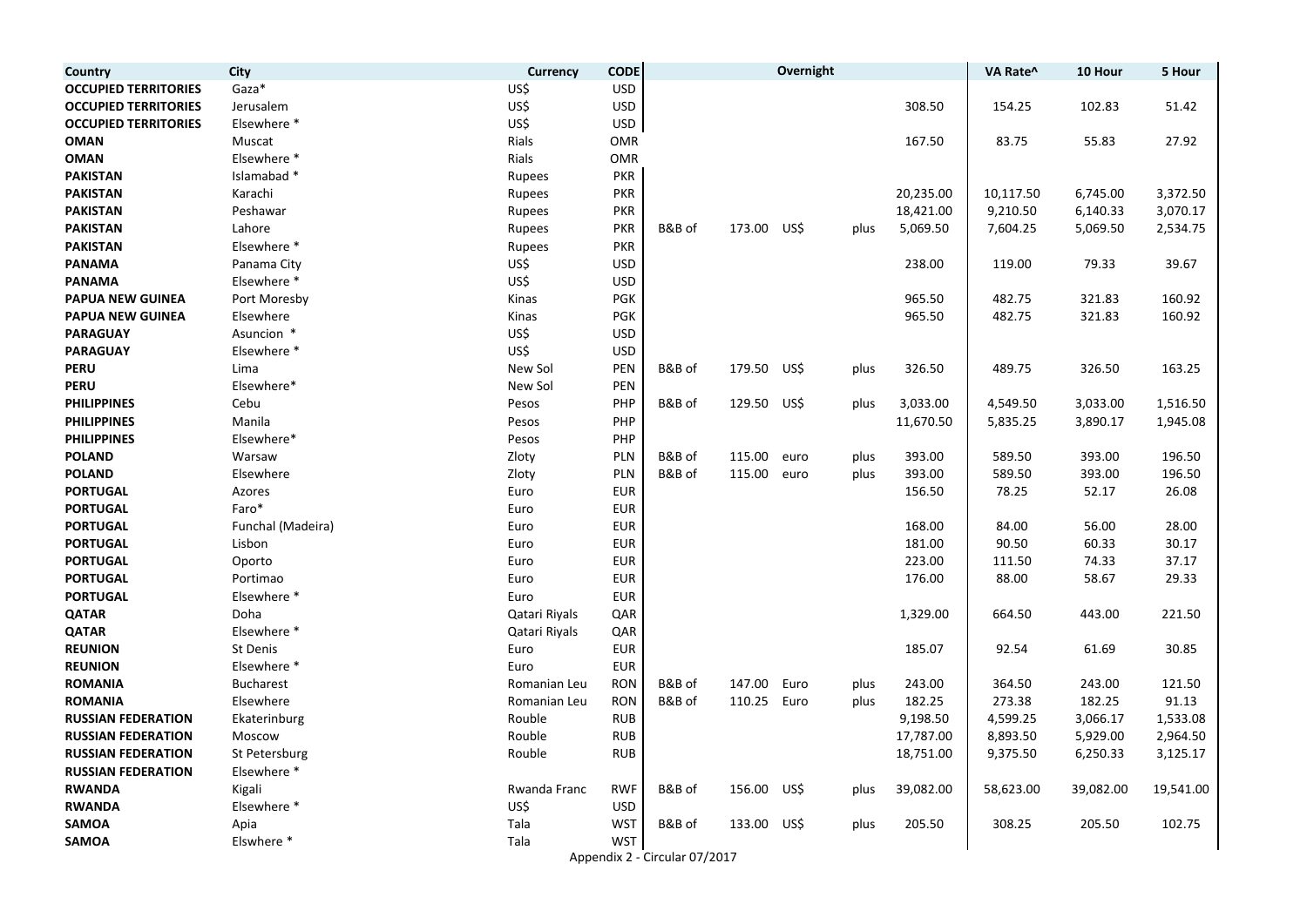| Country                     | <b>City</b>                 | <b>Currency</b>   | <b>CODE</b> |                               |             | Overnight |      |            | VA Rate^  | 10 Hour   | 5 Hour    |
|-----------------------------|-----------------------------|-------------------|-------------|-------------------------------|-------------|-----------|------|------------|-----------|-----------|-----------|
| <b>SAUDI ARABIA</b>         | Al Khobar                   | Saudi Riyal       | SAR         |                               |             |           |      | 907.00     | 453.50    | 302.33    | 151.17    |
| <b>SAUDI ARABIA</b>         | Jedda                       | Saudi Riyal       | SAR         |                               |             |           |      | 1,276.00   | 638.00    | 425.33    | 212.67    |
| <b>SAUDI ARABIA</b>         | Riyadh                      | Saudi Riyal       | SAR         |                               |             |           |      | 1,159.00   | 579.50    | 386.33    | 193.17    |
| <b>SAUDI ARABIA</b>         | Elsewhere *                 | Saudi Riyal       | SAR         |                               |             |           |      |            |           |           |           |
| <b>SENEGAL</b>              | Dakar                       | <b>CFA Francs</b> | XOF         |                               |             |           |      | 118,670.00 | 59,335.00 | 39,556.67 | 19,778.33 |
| <b>SENEGAL</b>              | Elsewhere                   | <b>CFA Francs</b> | XOF         |                               |             |           |      | 89,002.50  | 44,501.25 | 29,667.50 | 14,833.75 |
| <b>SERBIA</b>               | Belgrade                    | Serbian Dinar     | <b>RSD</b>  | B&B of                        | 190.50 euro |           | plus | 8,090.50   | 12,135.75 | 8,090.50  | 4,045.25  |
| <b>SERBIA</b>               | Elsewhere *                 | US\$              | <b>USD</b>  |                               |             |           |      |            |           |           |           |
| <b>SEYCHELLES</b>           | Victoria                    | Sey Rupees        | <b>SCR</b>  |                               |             |           |      | 4,786.50   | 2,393.25  | 1,595.50  | 797.75    |
| <b>SEYCHELLES</b>           | Elsewhere *                 | Sey Rupees        | <b>SCR</b>  |                               |             |           |      |            |           |           |           |
| <b>SIERRA LEONE</b>         | Freetown                    | Leone             | <b>SLL</b>  | B&B of                        | 145.00      | US\$      | plus | 375,694    | 563,541   | 375,694   | 187,847   |
| <b>SIERRA LEONE</b>         | Elsewhere *                 | Leone             | <b>SLL</b>  |                               |             |           |      |            |           |           |           |
| <b>SINGAPORE</b>            | Singapore                   | Singapore \$      | SGD         |                               |             |           |      | 536.00     | 268.00    | 178.67    | 89.33     |
| <b>SINGAPORE</b>            | Elsewhere *                 | Singapore \$      | SGD         |                               |             |           |      |            |           |           |           |
| <b>SLOVAKIA</b>             | Bratislava                  | Euro              | <b>EUR</b>  |                               |             |           |      | 164.00     | 82.00     | 54.67     | 27.33     |
| <b>SLOVAKIA</b>             | Kosice                      | Euro              | <b>EUR</b>  |                               |             |           |      | 125.50     | 62.75     | 41.83     | 20.92     |
| <b>SLOVAKIA</b>             | Elsewhere *                 | Euro              | <b>EUR</b>  |                               |             |           |      |            |           |           |           |
| <b>SLOVENIA</b>             | Ljubljana                   | Euro              | <b>EUR</b>  |                               |             |           |      | 214.00     | 107.00    | 71.33     | 35.67     |
| <b>SLOVENIA</b>             | Elsewhere *                 | Euro              | <b>EUR</b>  |                               |             |           |      |            |           |           |           |
| <b>SOLOMON ISLANDS</b>      | Honiara                     | $SI$ \$           | SBD         |                               |             |           |      | 2,233.50   | 1,116.75  | 744.50    | 372.25    |
| <b>SOLOMON ISLANDS</b>      | Elsewhere *                 | $SI$ \$           | SBD         |                               |             |           |      |            |           |           |           |
| <b>SOMALI REPUBLIC</b>      | Mogadishu <sup>*</sup>      |                   |             |                               |             |           |      |            |           |           |           |
| <b>SOMALI REPUBLIC</b>      | Elsewhere *                 |                   |             |                               |             |           |      |            |           |           |           |
| <b>SOUTH AFRICA</b>         | Cape town                   | Rand              | ZAR         |                               |             |           |      | 2,507.50   | 1,253.75  | 835.83    | 417.92    |
| <b>SOUTH AFRICA</b>         | Pretoria                    | Rand              | ZAR         |                               |             |           |      | 1,581.00   | 790.50    | 527.00    | 263.50    |
| <b>SOUTH AFRICA</b>         | Elsewhere                   | Rand              | ZAR         |                               |             |           |      | 1,581.00   | 790.50    | 527.00    | 263.50    |
| <b>SPAIN</b>                | Andorra (same as Elsewhere) | Euro              | <b>EUR</b>  |                               |             |           |      | 243.95     | 121.98    | 81.32     | 40.66     |
| <b>SPAIN</b>                | Barcelona                   | Euro              | <b>EUR</b>  |                               |             |           |      | 277.50     | 138.75    | 92.50     | 46.25     |
| <b>SPAIN</b>                | Madrid                      | Euro              | <b>EUR</b>  |                               |             |           |      | 287.00     | 143.50    | 95.67     | 47.83     |
| <b>SPAIN</b>                | Elsewhere                   | Euro              | <b>EUR</b>  |                               |             |           |      | 243.95     | 121.98    | 81.32     | 40.66     |
| <b>SRI LANKA</b>            | Colombo                     | Sri Lankan Rupee  | LKR         | B&B of                        | 123.50 US\$ |           | plus | 4,295.00   | 6,442.50  | 4,295.00  | 2,147.50  |
| <b>SRI LANKA</b>            | Elsewhere *                 | US\$              | <b>USD</b>  |                               |             |           |      |            |           |           |           |
| <b>ST HELENA</b>            | St Helena*                  | £ Sterling        | GBP         |                               |             |           |      |            |           |           |           |
| <b>ST HELENA</b>            | Elsewhere *                 | £ Sterling        | GBP         |                               |             |           |      |            |           |           |           |
| <b>ST KITTS &amp; NEVIS</b> | Basseterre                  | EC\$              | <b>XCD</b>  | Room                          | 179.00      | US\$      | plus | 250.00     | 250.00    | 166.67    | 83.33     |
| <b>ST KITTS &amp; NEVIS</b> | Elsewhere *                 | EC\$              | <b>XCD</b>  |                               |             |           |      |            |           |           |           |
| <b>ST LUCIA</b>             | Castries                    | EC\$              | <b>XCD</b>  |                               |             |           |      | 573.50     | 286.75    | 191.17    | 95.58     |
| <b>ST LUCIA</b>             | Elsewhere *                 | EC\$              | XCD         |                               |             |           |      |            |           |           |           |
| <b>ST VINCENT</b>           | Kingstown                   | EC\$              | XCD         |                               |             |           |      | 559.50     | 279.75    | 186.50    | 93.25     |
| <b>ST VINCENT</b>           | Elsewhere *                 | EC\$              | XCD         |                               |             |           |      |            |           |           |           |
| <b>SUDAN</b>                | Khartoum                    | Sudanese Pound    | SDG         |                               |             |           |      | 2,176.00   | 1,088.00  | 725.33    | 362.67    |
| <b>SUDAN</b>                | Elsewhere *                 | Sudanese Pound    | SDG         |                               |             |           |      |            |           |           |           |
| <b>SURINAME</b>             | Paramaribo                  | US\$              | <b>USD</b>  |                               |             |           |      | 208.00     | 104.00    | 69.33     | 34.67     |
| <b>SURINAME</b>             | Elsewhere *                 | US\$              | <b>USD</b>  |                               |             |           |      |            |           |           |           |
|                             |                             |                   |             | Appendix 2 - Circular 07/2017 |             |           |      |            |           |           |           |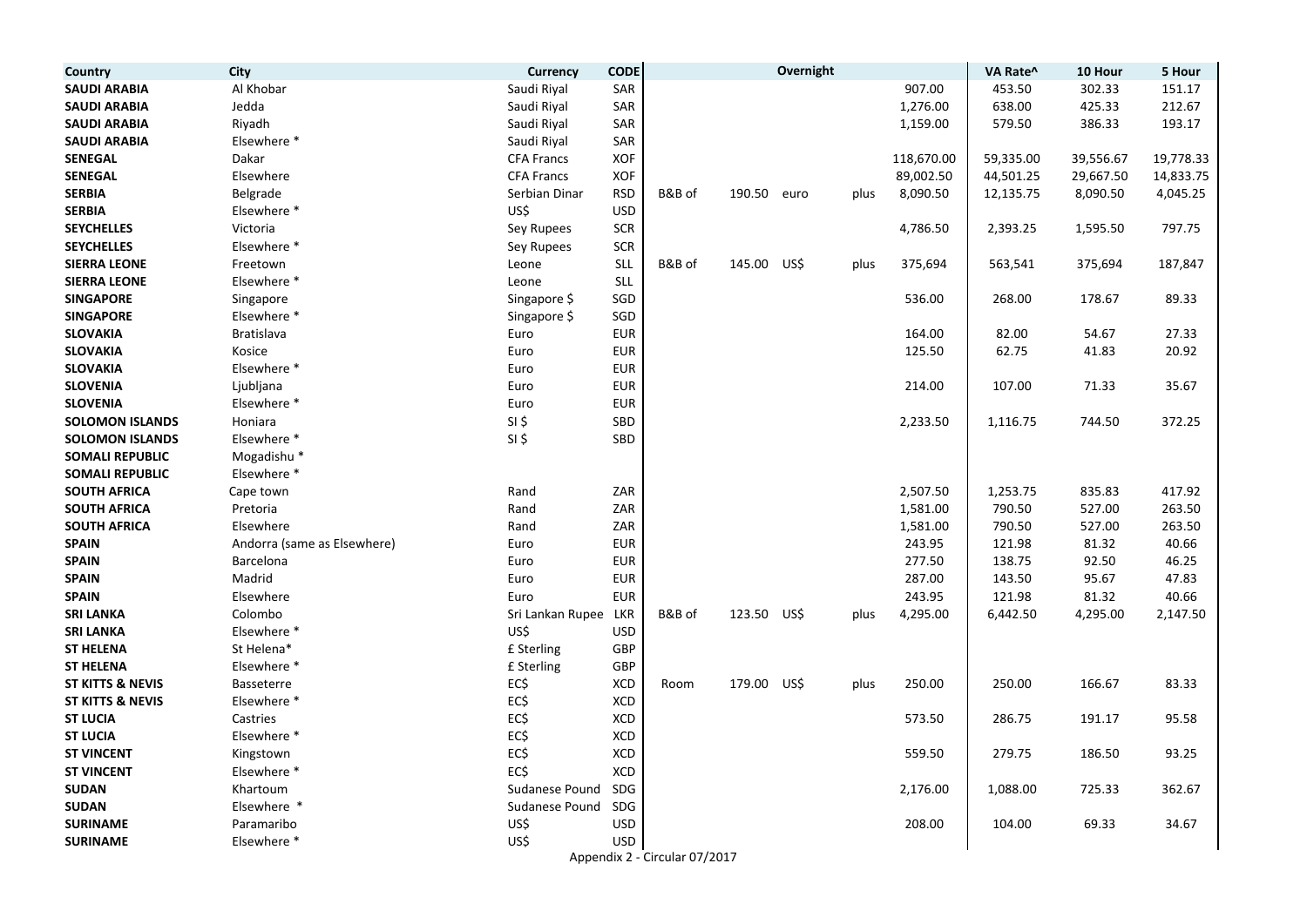| Country                           | City                          | <b>Currency</b>     | <b>CODE</b> |                               |             | Overnight |      |            | VA Rate^   | 10 Hour    | 5 Hour    |
|-----------------------------------|-------------------------------|---------------------|-------------|-------------------------------|-------------|-----------|------|------------|------------|------------|-----------|
| <b>SWAZILAND</b>                  | Mbabane *                     | Lilangeni           | SZL         |                               |             |           |      |            |            |            |           |
| <b>SWAZILAND</b>                  | Elsewhere *                   | Lilangeni           | SZL         |                               |             |           |      |            |            |            |           |
| <b>SWEDEN</b>                     | Stockholm                     | Krona               | <b>SEK</b>  |                               |             |           |      | 2,857.00   | 1,428.50   | 952.33     | 476.17    |
| <b>SWEDEN</b>                     | Elsewhere*                    | Krona               | <b>SEK</b>  |                               |             |           |      |            |            |            |           |
| <b>SWITZERLAND</b>                | Berne                         | <b>Swiss Francs</b> | <b>CHF</b>  |                               |             |           |      | 302.50     | 151.25     | 100.83     | 50.42     |
| <b>SWITZERLAND</b>                | Geneva                        | Swiss Francs        | <b>CHF</b>  |                               |             |           |      | 363.00     | 181.50     | 121.00     | 60.50     |
| <b>SWITZERLAND</b>                | Zurich *                      | Swiss Francs        | <b>CHF</b>  |                               |             |           |      |            |            |            |           |
| <b>SWITZERLAND</b>                | Elsewhere *                   | <b>Swiss Francs</b> | <b>CHF</b>  |                               |             |           |      |            |            |            |           |
| <b>SYRIA</b>                      | Damascus *                    | US\$                | <b>USD</b>  |                               |             |           |      |            |            |            |           |
| <b>SYRIA</b>                      | Elsewhere *                   | US\$                | <b>USD</b>  |                               |             |           |      |            |            |            |           |
| TAHITI (FRENCH POLYNESIA) Papete  |                               | <b>CFP Franc</b>    | <b>XPF</b>  |                               |             |           |      | 29,952.00  | 14,976.00  | 9,984.00   | 4,992.00  |
| <b>TAIWAN</b>                     | Taipei                        | Taiwan \$           | <b>TWD</b>  |                               |             |           |      | 10,336.50  | 5,168.25   | 3,445.50   | 1,722.75  |
| <b>TAIWAN</b>                     | Elsewhere *                   | Taiwan \$           | TWD         |                               |             |           |      |            |            |            |           |
| <b>TAJIKISTAN</b>                 | Dushanbe                      | Somoni              | <b>TJS</b>  | B&B of                        | 320.50      | US\$      | plus | 601.50     | 902.25     | 601.50     | 300.75    |
| <b>TAJIKISTAN</b>                 | Elsewhere *                   | US\$                | <b>USD</b>  |                               |             |           |      |            |            |            |           |
| <b>TANZANIA</b>                   | Dar es Salaam                 | <b>Tan Shilling</b> | TZS         | B&B of                        | 179.00      | US\$      | plus | 130,163.50 | 195,245.25 | 130,163.50 | 65,081.75 |
| <b>TANZANIA</b>                   | Zanzibar                      | <b>Tan Shilling</b> | <b>TZS</b>  | B&B of                        | 111.50      | US\$      | plus | 104,040.50 | 156,060.75 | 104,040.50 | 52,020.25 |
| <b>TANZANIA</b>                   | Zanzibar Elsewhere            | <b>Tan Shilling</b> | <b>TZS</b>  | B&B of                        | 89.50       | US\$      | plus | 65,081.75  | 97,622.63  | 65,081.75  | 32,540.88 |
| <b>TANZANIA</b>                   | Elsewhere                     | <b>Tan Shilling</b> | TZS         | B&B of                        | 89.50       | US\$      | plus | 65,081.75  | 97,622.63  | 65,081.75  | 32,540.88 |
| <b>THAILAND</b>                   | <b>Bangkok</b>                | Bhat                | THB         |                               |             |           |      | 8,407.50   | 4,203.75   | 2,802.50   | 1,401.25  |
| <b>THAILAND</b>                   | Elsewhere                     | Bhat                | THB         |                               |             |           |      | 4,042.50   | 2,021.25   | 1,347.50   | 673.75    |
| <b>TOGO</b>                       | Lome *                        | <b>CFA Francs</b>   | <b>XOF</b>  |                               |             |           |      |            |            |            |           |
| <b>TOGO</b>                       | Elsewhere *                   | <b>CFA Francs</b>   | <b>XOF</b>  |                               |             |           |      |            |            |            |           |
| <b>TONGA</b>                      | Nuku'Alofa (Tongatapu Island) | Tonga pa'anga       | <b>TOP</b>  |                               |             |           |      | 419.50     | 209.75     | 139.83     | 69.92     |
| <b>TONGA</b>                      | Elsewhere *                   | Tonga pa'anga       | <b>TOP</b>  |                               |             |           |      |            |            |            |           |
| <b>TRINIDAD &amp; TOBAGO</b>      | Port of Spain                 | T&T \$              | TTD         | Room of                       | 281.50 US\$ |           | plus | 1,284.50   | 1,284.50   | 856.33     | 428.17    |
| <b>TRINIDAD &amp; TOBAGO</b>      | Tobago                        | <b>T&amp;T\$</b>    | <b>TTD</b>  |                               |             |           |      | 2,127.50   | 1,063.75   | 709.17     | 354.58    |
| <b>TRINIDAD &amp; TOBAGO</b>      | Elsewhere *                   | <b>T&amp;T\$</b>    | <b>TTD</b>  |                               |             |           |      |            |            |            |           |
| <b>TRISTAN DA CUNHA</b>           | Tristan Da Cunha*             | £ Sterling          | GBP         |                               |             |           |      |            |            |            |           |
| <b>TRISTAN DA CUNHA</b>           | Elsewhere *                   | £ Sterling          | GBP         |                               |             |           |      |            |            |            |           |
| <b>TUNISIA</b>                    | Tunis                         | <b>Tun Dinars</b>   | <b>TND</b>  |                               |             |           |      | 310.00     | 155.00     | 103.33     | 51.67     |
| <b>TUNISIA</b>                    | Elsewhere *                   | <b>Tun Dinars</b>   | <b>TND</b>  |                               |             |           |      |            |            |            |           |
| <b>TURKEY</b>                     | Ankara                        | (YTL) TUR LIRA      | <b>TRY</b>  | B&B of                        | 160.00      | Euro      | plus | 239.50     | 359.25     | 239.50     | 119.75    |
| <b>TURKEY</b>                     | Istanbul                      | (YTL) TUR LIRA      | <b>TRY</b>  | B&B of                        | 136.00      | Euro      | plus | 188.00     | 282.00     | 188.00     | 94.00     |
| <b>TURKEY</b>                     | Izmir                         | (YTL) TUR LIRA      | <b>TRY</b>  | B&B of                        | 198.00      | Euro      | plus | 194.00     | 291.00     | 194.00     | 97.00     |
| <b>TURKEY</b>                     | Elsewhere                     | (YTL) TUR LIRA      | <b>TRY</b>  | B&B of                        | 120.00      | Euro      | plus | 179.63     | 269.45     | 179.63     | 89.82     |
| <b>TURKMENISTAN</b>               | Ashgabat                      | Manat               | <b>TMT</b>  | B&B of                        | 72.50       | US\$      | plus | 143.00     | 214.50     | 143.00     | 71.50     |
| <b>TURKMENISTAN</b>               | Elsewhere *                   | Manat               | <b>TMT</b>  |                               |             |           |      |            |            |            |           |
| <b>TURKS &amp; CAICOS ISLANDS</b> | <b>Grand Turk</b>             | US\$                | <b>USD</b>  |                               |             |           |      | 267.50     | 133.75     | 89.17      | 44.58     |
| <b>TURKS &amp; CAICOS ISLANDS</b> | Elsewhere *                   | US\$                | <b>USD</b>  |                               |             |           |      |            |            |            |           |
| <b>TUVALU</b>                     | Fongafali *                   | Australian \$       | <b>AUD</b>  |                               |             |           |      |            |            |            |           |
| <b>TUVALU</b>                     | Elsewhere *                   | Australian \$       | <b>AUD</b>  |                               |             |           |      |            |            |            |           |
| <b>UGANDA</b>                     | Kampala                       | US\$                | <b>USD</b>  |                               |             |           |      | 172.00     | 86.00      | 57.33      | 28.67     |
| <b>UGANDA</b>                     | Elsewhere *                   | US\$                | <b>USD</b>  |                               |             |           |      |            |            |            |           |
|                                   |                               |                     |             | Appendix 2 - Circular 07/2017 |             |           |      |            |            |            |           |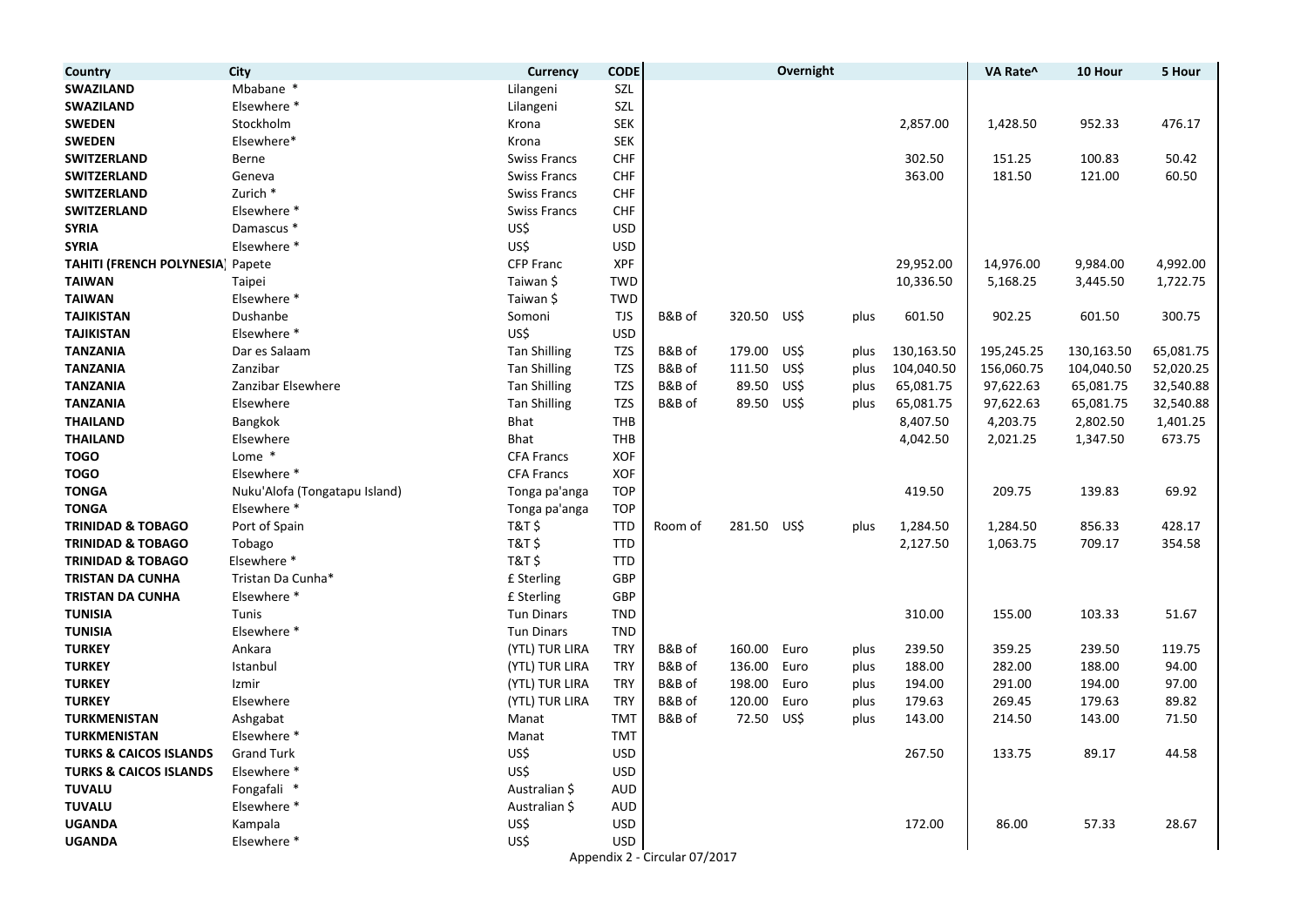| Country                                | <b>City</b>                     | Currency              | <b>CODE</b> |                               |        | Overnight |      |          | VA Rate^ | 10 Hour | 5 Hour |
|----------------------------------------|---------------------------------|-----------------------|-------------|-------------------------------|--------|-----------|------|----------|----------|---------|--------|
| <b>UKRAINE</b>                         | Kiev                            | Ukrianian Hryvni: UAH |             | B&B of                        | 219.00 | Euro      | plus | 554.50   | 831.75   | 554.50  | 277.25 |
| <b>UKRAINE</b>                         | Elsewhere                       | Ukrianian Hryvnia UAH |             | B&B of                        | 219.00 | Euro      | plus | 554.50   | 831.75   | 554.50  | 277.25 |
| <b>UNITED ARAB EMIRATES</b>            | Abu Dhabi                       | <b>UAE Dirhams</b>    | <b>AED</b>  |                               |        |           |      | 1,046.50 | 523.25   | 348.83  | 174.42 |
| <b>UNITED ARAB EMIRATES</b>            | Dubai                           | <b>UAE Dirhams</b>    | <b>AED</b>  |                               |        |           |      | 1,564.00 | 782.00   | 521.33  | 260.67 |
| <b>UNITED ARAB EMIRATES</b>            | Elsewhere *                     | <b>UAE Dirhams</b>    | <b>AED</b>  |                               |        |           |      |          |          |         |        |
| UPPERVOLTA REPUBLIC (See Burkina Faso) |                                 |                       |             |                               |        |           |      |          |          |         |        |
| <b>URUGUAY</b>                         | Montevideo                      | US\$                  | <b>USD</b>  |                               |        |           |      | 264.00   | 132.00   | 88.00   | 44.00  |
| <b>URUGUAY</b>                         | Elsewhere *                     | US\$                  | <b>USD</b>  |                               |        |           |      |          |          |         |        |
| <b>UNITED STATES OF AMERICA</b>        |                                 |                       |             |                               |        |           |      |          |          |         |        |
| <b>USA</b>                             | <b>CITIES</b>                   |                       |             |                               |        |           |      |          |          |         |        |
| <b>USA</b>                             | Atlanta                         | US\$                  | <b>USD</b>  |                               |        |           |      | 225.50   | 112.75   | 75.17   | 37.58  |
| <b>USA</b>                             | Boston                          | US\$                  | <b>USD</b>  |                               |        |           |      | 336.50   | 168.25   | 112.17  | 56.08  |
| <b>USA</b>                             | Chicago                         | US\$                  | <b>USD</b>  |                               |        |           |      | 310.50   | 155.25   | 103.50  | 51.75  |
| <b>USA</b>                             | Cleveland                       | US\$                  | <b>USD</b>  | Room                          |        |           | plus | 112.50   | 112.50   | 75.00   | 37.50  |
| <b>USA</b>                             | <b>Dallas</b>                   | US\$                  | <b>USD</b>  | Room                          |        |           | plus | 88.00    | 88.00    | 58.67   | 29.33  |
| <b>USA</b>                             | Houston                         | US\$                  | <b>USD</b>  |                               |        |           |      | 201.50   | 100.75   | 67.17   | 33.58  |
| <b>USA</b>                             | Los Angeles                     | US\$                  | <b>USD</b>  |                               |        |           |      | 286.00   | 143.00   | 95.33   | 47.67  |
| <b>USA</b>                             | Miami                           | US\$                  | <b>USD</b>  |                               |        |           |      | 320.00   | 160.00   | 106.67  | 53.33  |
| <b>USA</b>                             | New York                        | US\$                  | <b>USD</b>  |                               |        |           |      | 318.50   | 159.25   | 106.17  | 53.08  |
| <b>USA</b>                             | San Francisco                   | US\$                  | <b>USD</b>  |                               |        |           |      | 290.00   | 145.00   | 96.67   | 48.33  |
| <b>USA</b>                             | Seattle                         | US\$                  | <b>USD</b>  |                               |        |           |      | 265.00   | 132.50   | 88.33   | 44.17  |
| <b>USA</b>                             | Washington DC                   | US\$                  | <b>USD</b>  |                               |        |           |      | 268.50   | 134.25   | 89.50   | 44.75  |
| <b>USA</b>                             | <b>USA - STATES</b>             |                       |             |                               |        |           |      |          |          |         |        |
| <b>USA</b>                             | Alabama                         | US\$                  | <b>USD</b>  | Room                          |        |           | plus | 98.50    | 98.50    | 65.67   | 32.83  |
| <b>USA</b>                             | Alaska                          | US\$                  | <b>USD</b>  | Room                          |        |           | plus | 99.50    | 99.50    | 66.33   | 33.17  |
| <b>USA</b>                             | Arizona                         | US\$                  | <b>USD</b>  | Room                          |        |           | plus | 93.00    | 93.00    | 62.00   | 31.00  |
| <b>USA</b>                             | Arkansas                        | US\$                  | <b>USD</b>  | Room                          |        |           | plus | 88.00    | 88.00    | 58.67   | 29.33  |
| <b>USA</b>                             | California (1) (** See Note 4)  | US\$                  | <b>USD</b>  | Room                          |        |           | plus | 93.00    | 93.00    | 62.00   | 31.00  |
| <b>USA</b>                             | California (2) (*** See Note 4) | US\$                  | <b>USD</b>  | Room                          |        |           | plus | 99.50    | 99.50    | 66.33   | 33.17  |
| <b>USA</b>                             | Colorado                        | US\$                  | <b>USD</b>  | Room                          |        |           | plus | 88.00    | 88.00    | 58.67   | 29.33  |
| <b>USA</b>                             | Connecticut                     | US\$                  | <b>USD</b>  | Room                          |        |           | plus | 88.00    | 88.00    | 58.67   | 29.33  |
| <b>USA</b>                             | Dakota                          | US\$                  | <b>USD</b>  | Room                          |        |           | plus | 102.50   | 102.50   | 68.33   | 34.17  |
| <b>USA</b>                             | Delaware                        | US\$                  | <b>USD</b>  | Room                          |        |           | plus | 91.50    | 91.50    | 61.00   | 30.50  |
| <b>USA</b>                             | Florida                         | US\$                  | <b>USD</b>  | Room                          |        |           | plus | 98.50    | 98.50    | 65.67   | 32.83  |
| <b>USA</b>                             | Georgia                         | US\$                  | <b>USD</b>  | Room                          |        |           | plus | 98.50    | 98.50    | 65.67   | 32.83  |
| <b>USA</b>                             | Guam                            | US\$                  | <b>USD</b>  | Room                          |        |           | plus | 93.00    | 93.00    | 62.00   | 31.00  |
| <b>USA</b>                             | Hawaii                          | US\$                  | <b>USD</b>  | Room                          |        |           | plus | 93.00    | 93.00    | 62.00   | 31.00  |
| <b>USA</b>                             | Idaho                           | US\$                  | <b>USD</b>  | Room                          |        |           | plus | 99.50    | 99.50    | 66.33   | 33.17  |
| <b>USA</b>                             | Illinois                        | US\$                  | <b>USD</b>  | Room                          |        |           | plus | 112.50   | 112.50   | 75.00   | 37.50  |
| <b>USA</b>                             | Indiana                         | US\$                  | <b>USD</b>  | Room                          |        |           | plus | 112.50   | 112.50   | 75.00   | 37.50  |
| <b>USA</b>                             | lowa                            | US\$                  | <b>USD</b>  | Room                          |        |           | plus | 112.50   | 112.50   | 75.00   | 37.50  |
| <b>USA</b>                             | Kansas                          | US\$                  | <b>USD</b>  | Room                          |        |           | plus | 112.50   | 112.50   | 75.00   | 37.50  |
| <b>USA</b>                             | Kentucky                        | US\$                  | <b>USD</b>  | Room                          |        |           | plus | 91.50    | 91.50    | 61.00   | 30.50  |
| <b>USA</b>                             | Louisiana                       | US\$                  | <b>USD</b>  | Room                          |        |           | plus | 88.00    | 88.00    | 58.67   | 29.33  |
|                                        |                                 |                       |             | Appendix 2 - Circular 07/2017 |        |           |      |          |          |         |        |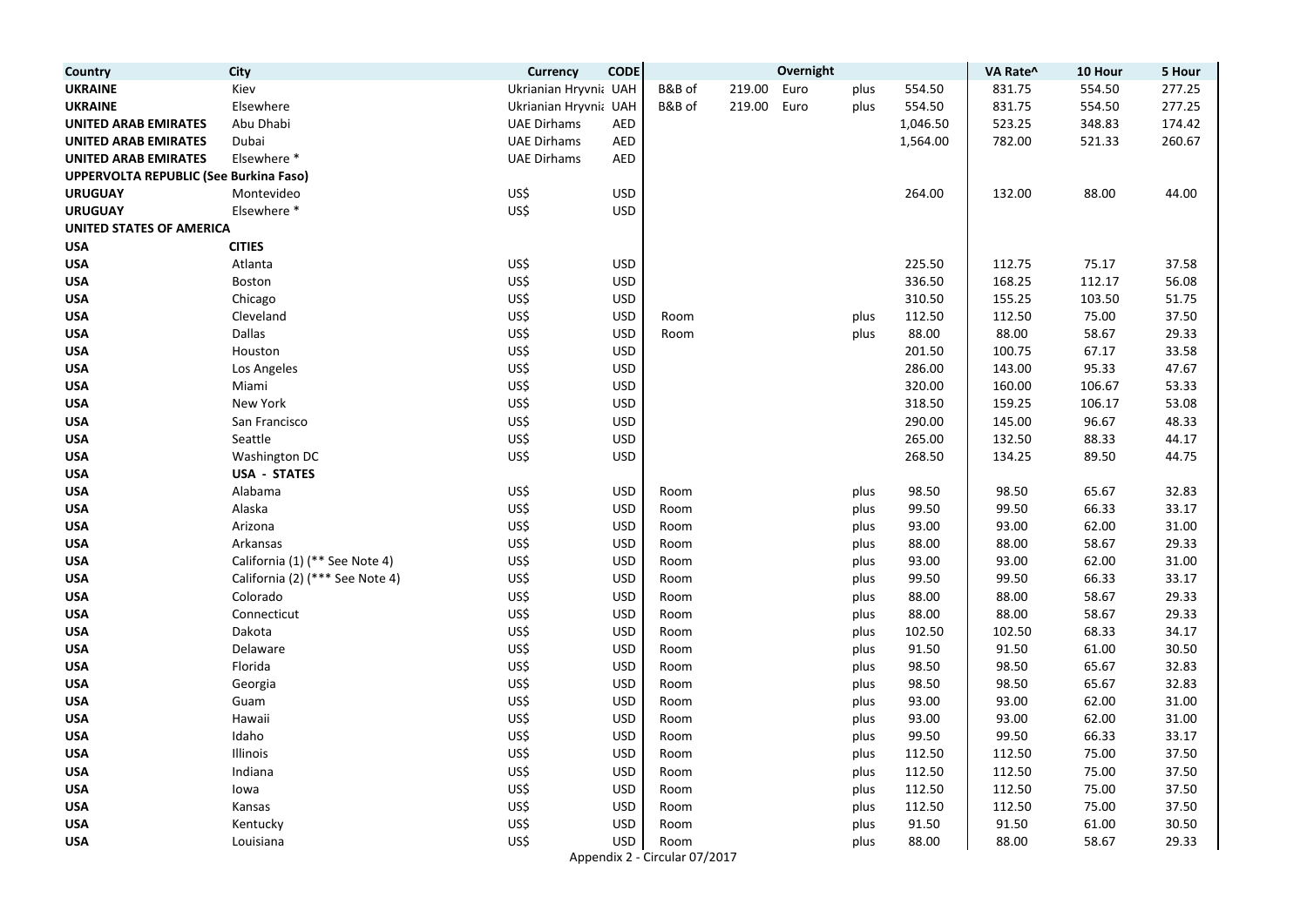| Country               | City                    | Currency         | <b>CODE</b> | Overnight |      |           | VA Rate^  | 10 Hour   | 5 Hour   |
|-----------------------|-------------------------|------------------|-------------|-----------|------|-----------|-----------|-----------|----------|
| <b>USA</b>            | Maine                   | US\$             | <b>USD</b>  | Room      | plus | 72.00     | 72.00     | 48.00     | 24.00    |
| <b>USA</b>            | Maryland                | US\$             | <b>USD</b>  | Room      | plus | 91.50     | 91.50     | 61.00     | 30.50    |
| <b>USA</b>            | Massachusetts           | US\$             | <b>USD</b>  | Room      | plus | 72.00     | 72.00     | 48.00     | 24.00    |
| <b>USA</b>            | Michigan                | US\$             | <b>USD</b>  | Room      | plus | 112.50    | 112.50    | 75.00     | 37.50    |
| <b>USA</b>            | Minnesota               | US\$             | <b>USD</b>  | Room      | plus | 112.50    | 112.50    | 75.00     | 37.50    |
| <b>USA</b>            | Mississippi             | US\$             | <b>USD</b>  | Room      | plus | 98.50     | 98.50     | 65.67     | 32.83    |
| <b>USA</b>            | Missouri                | US\$             | <b>USD</b>  | Room      | plus | 112.50    | 112.50    | 75.00     | 37.50    |
| <b>USA</b>            | Montana                 | US\$             | <b>USD</b>  | Room      | plus | 99.50     | 99.50     | 66.33     | 33.17    |
| <b>USA</b>            | Nebraska                | US\$             | <b>USD</b>  | Room      | plus | 112.50    | 112.50    | 75.00     | 37.50    |
| <b>USA</b>            | Nevada                  | US\$             | <b>USD</b>  | Room      | plus | 99.50     | 99.50     | 66.33     | 33.17    |
| <b>USA</b>            | Clark County, Nevada    | US\$             | <b>USD</b>  | Room      | plus | 93.00     | 93.00     | 62.00     | 31.00    |
| <b>USA</b>            | New Hampshire           | US\$             | <b>USD</b>  | Room      | plus | 72.00     | 72.00     | 48.00     | 24.00    |
| <b>USA</b>            | New Jersey              | US\$             | <b>USD</b>  | Room      | plus | 102.50    | 102.50    | 68.33     | 34.17    |
| <b>USA</b>            | <b>New Mexico</b>       | US\$             | <b>USD</b>  | Room      | plus | 88.00     | 88.00     | 58.67     | 29.33    |
| <b>USA</b>            | New York State          | US\$             | <b>USD</b>  | Room      | plus | 102.50    | 102.50    | 68.33     | 34.17    |
| <b>USA</b>            | North Carolina          | US\$             | <b>USD</b>  | Room      | plus | 98.50     | 98.50     | 65.67     | 32.83    |
| <b>USA</b>            | Ohio                    | US\$             | <b>USD</b>  | Room      | plus | 112.50    | 112.50    | 75.00     | 37.50    |
| <b>USA</b>            | Oklahoma                | US\$             | <b>USD</b>  | Room      | plus | 88.00     | 88.00     | 58.67     | 29.33    |
| <b>USA</b>            | Oregon                  | US\$             | <b>USD</b>  | Room      | plus | 99.50     | 99.50     | 66.33     | 33.17    |
| <b>USA</b>            | Orlando                 | US\$             | <b>USD</b>  | Room      | plus | 98.50     | 98.50     | 65.67     | 32.83    |
| <b>USA</b>            | Pennsylvania            | US\$             | <b>USD</b>  | Room      | plus | 102.50    | 102.50    | 68.33     | 34.17    |
| <b>USA</b>            | Puerto Rico             | US\$             | <b>USD</b>  | Room      | plus | 102.50    | 102.50    | 68.33     | 34.17    |
| <b>USA</b>            | Rhode Island            | US\$             | <b>USD</b>  | Room      | plus | 72.00     | 72.00     | 48.00     | 24.00    |
| <b>USA</b>            | South Carolina          | US\$             | <b>USD</b>  | Room      | plus | 98.50     | 98.50     | 65.67     | 32.83    |
| <b>USA</b>            | Tennessee               | US\$             | <b>USD</b>  | Room      | plus | 98.50     | 98.50     | 65.67     | 32.83    |
| <b>USA</b>            | Texas                   | US\$             | <b>USD</b>  | Room      | plus | 88.00     | 88.00     | 58.67     | 29.33    |
| <b>USA</b>            | Utah                    | US\$             | <b>USD</b>  | Room      | plus | 93.00     | 93.00     | 62.00     | 31.00    |
| <b>USA</b>            | Vermont                 | US\$             | <b>USD</b>  | Room      | plus | 72.00     | 72.00     | 48.00     | 24.00    |
| <b>USA</b>            | Virginia                | US\$             | <b>USD</b>  | Room      | plus | 91.50     | 91.50     | 61.00     | 30.50    |
| <b>USA</b>            | <b>Washington State</b> | US\$             | <b>USD</b>  | Room      | plus | 99.50     | 99.50     | 66.33     | 33.17    |
| <b>USA</b>            | West Virginia           | US\$             | <b>USD</b>  | Room      | plus | 91.50     | 91.50     | 61.00     | 30.50    |
| <b>USA</b>            | Wisconsin               | US\$             | <b>USD</b>  | Room      | plus | 112.50    | 112.50    | 75.00     | 37.50    |
| <b>USA</b>            | Wyoming                 | US\$             | <b>USD</b>  | Room      | plus | 99.50     | 99.50     | 66.33     | 33.17    |
| <b>UZBEKISTAN</b>     | Tashkent                | US\$             | <b>USD</b>  |           |      | 180.00    | 90.00     | 60.00     | 30.00    |
| <b>UZBEKISTAN</b>     | Elsewhere *             | US\$             | <b>USD</b>  |           |      |           |           |           |          |
| <b>VANUATU</b>        | Port Villa              | Vatu             | VUV         |           |      | 30,285.00 | 15,142.50 | 10,095.00 | 5,047.50 |
| <b>VANUATU</b>        | Elsewhere *             | Vatu             | <b>VUV</b>  |           |      |           |           |           |          |
| <b>VENEZUELA</b>      | Caracas                 | V.Bolivar fuerte | <b>VEF</b>  |           |      | 4,814.00  | 2,407.00  | 1,604.67  | 802.33   |
| VENEZUELA             | Valencia                | V.Bolivar fuerte | <b>VEF</b>  |           |      | 3,223.00  | 1,611.50  | 1,074.33  | 537.17   |
| <b>VENEZUELA</b>      | Elsewhere               | V.Bolivar fuerte | <b>VEF</b>  |           |      | 3,854.00  | 1,927.00  | 1,284.67  | 642.33   |
| <b>VIETNAM</b>        | Hanoi                   | US\$             | <b>USD</b>  |           |      | 240.00    | 120.00    | 80.00     | 40.00    |
| <b>VIETNAM</b>        | Ho Chi Minh City        | US\$             | <b>USD</b>  |           |      | 231.00    | 115.50    | 77.00     | 38.50    |
| <b>VIETNAM</b>        | Elsewhere *             | US\$             | <b>USD</b>  |           |      |           |           |           |          |
| <b>VIRGIN ISLANDS</b> | Virgin Islands *        | US\$             | <b>USD</b>  |           |      |           |           |           |          |

Appendix 2 - Circular 07/2017